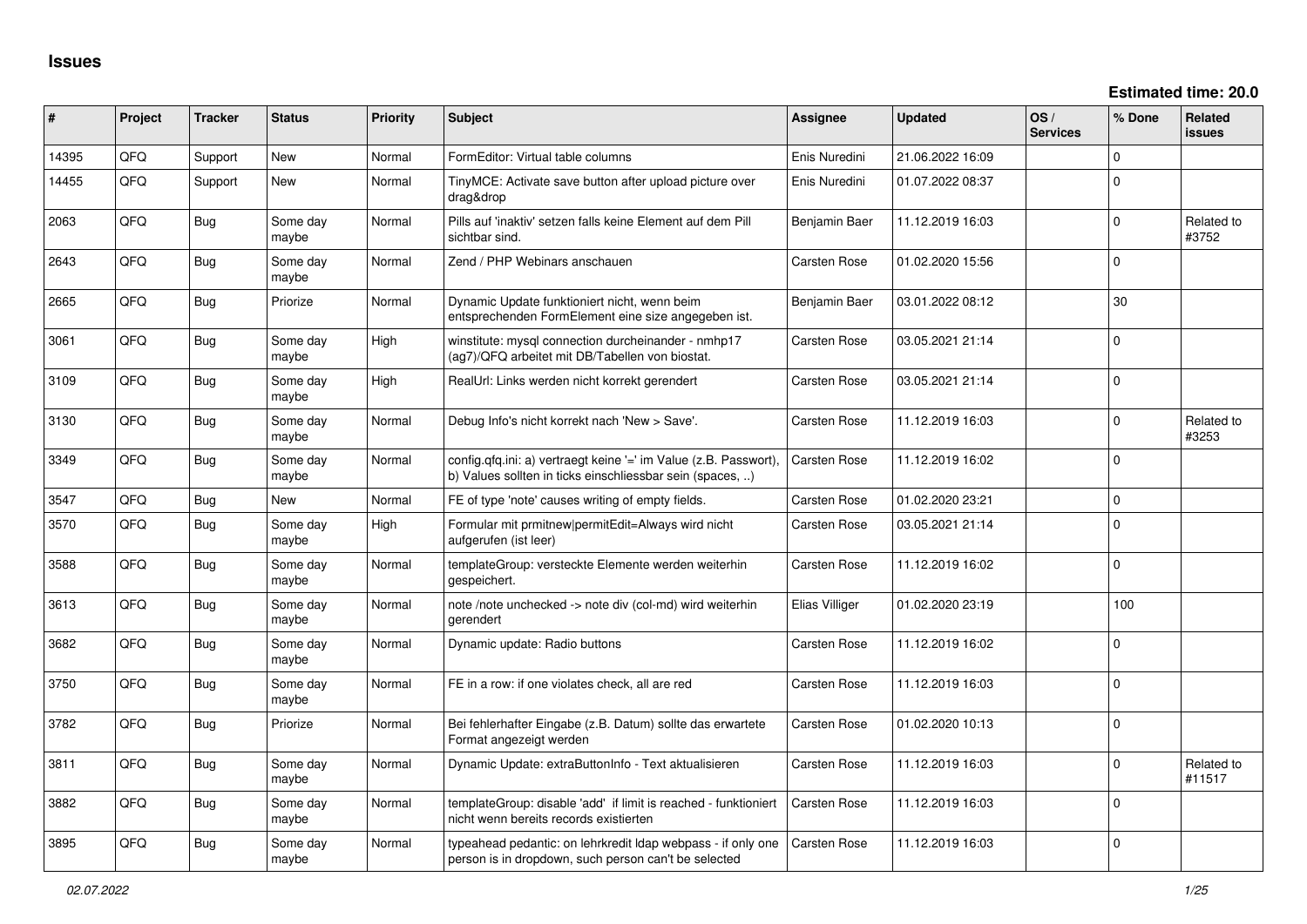| ∦    | Project | <b>Tracker</b> | <b>Status</b>     | <b>Priority</b> | <b>Subject</b>                                                                                                                                           | Assignee            | <b>Updated</b>   | OS/<br><b>Services</b> | % Done   | Related<br><b>issues</b>                    |
|------|---------|----------------|-------------------|-----------------|----------------------------------------------------------------------------------------------------------------------------------------------------------|---------------------|------------------|------------------------|----------|---------------------------------------------|
| 4008 | QFQ     | <b>Bug</b>     | Some day<br>maybe | Normal          | FormElemen.type=sendmail: wrong 'TO' if 'real<br>name <rea@mail.to>' is used</rea@mail.to>                                                               | <b>Carsten Rose</b> | 11.12.2019 16:03 |                        | $\Omega$ |                                             |
| 4092 | QFQ     | <b>Bug</b>     | Some day<br>maybe | Normal          | 1) Logging verbessern wann welches FE warum ausgefuehrt<br>wird, 2) Documentation: Best Practice Template Group                                          | <b>Carsten Rose</b> | 01.02.2020 23:19 |                        | $\Omega$ | Related to<br>#3504                         |
| 4122 | QFQ     | <b>Bug</b>     | Some day<br>maybe | Normal          | file: Render Mode hat keinen Effekt                                                                                                                      |                     | 11.12.2019 16:03 |                        | $\Omega$ |                                             |
| 4138 | QFQ     | <b>Bug</b>     | Some day<br>maybe | Normal          | style fehlt                                                                                                                                              |                     | 11.12.2019 16:03 |                        | $\Omega$ |                                             |
| 4279 | QFQ     | <b>Bug</b>     | Some day<br>maybe | High            | config.linkVars lost                                                                                                                                     | Carsten Rose        | 03.05.2021 21:14 |                        | $\Omega$ |                                             |
| 4293 | QFQ     | Bug            | Some day<br>maybe | Normal          | Download broken if token 'd:' is missing - but no error<br>message                                                                                       | Carsten Rose        | 11.12.2019 16:03 |                        | $\Omega$ | Related to<br>#7514                         |
| 4328 | QFQ     | Bug            | Some day<br>maybe | Normal          | Error Message: Show FE name/number on problems in FE                                                                                                     | Carsten Rose        | 01.02.2020 23:20 |                        | $\Omega$ |                                             |
| 4398 | QFQ     | Bug            | Some day<br>maybe | Normal          | Typeahead: mouse click in a prefilled input opens a single<br>item dropdown with the current value - click on it seems to<br>set the value, not the key. | Benjamin Baer       | 01.02.2020 23:20 |                        | $\Omega$ | Related to<br>#4457                         |
| 4441 | QFQ     | Bug            | Some day<br>maybe | Normal          | \$_SERVER Vars sollten nur aus dem Store genommen<br>werden - Code entsprechend anpassen.                                                                |                     | 11.12.2019 16:02 |                        | $\Omega$ |                                             |
| 4454 | QFQ     | Bug            | Some day<br>maybe | Normal          | Required Elements: multiple elements in a row - whole row<br>marked if only one input is empty.                                                          | Benjamin Baer       | 01.02.2020 23:20 |                        | $\Omega$ |                                             |
| 4457 | QFQ     | <b>Bug</b>     | Priorize          | Normal          | typeahead: pressing return to select an item, saves the form<br>and closes the form.                                                                     | Benjamin Baer       | 03.01.2022 08:01 |                        | $\Omega$ | Related to<br>#4398                         |
| 4528 | QFQ     | <b>Bug</b>     | Some day<br>maybe | Normal          | extraButtonLock mit SQLAhead Bug                                                                                                                         | <b>Carsten Rose</b> | 01.02.2020 23:19 |                        | $\Omega$ |                                             |
| 4546 | QFQ     | <b>Bug</b>     | Some day<br>maybe | Normal          | NH: SIP storage is destroyed                                                                                                                             |                     | 01.02.2020 23:20 |                        | $\Omega$ |                                             |
| 4549 | QFQ     | <b>Bug</b>     | Some day<br>maybe | Normal          | TemplateGroups: FE.type SELECT loose selected value<br>after save                                                                                        | <b>Carsten Rose</b> | 01.02.2020 23:20 |                        | $\Omega$ | Related to<br>#4548,<br>Related to<br>#4771 |
| 4583 | QFQ     | <b>Bug</b>     | Some day<br>maybe | Normal          | Dynamic Update bei TypeAhead Feldern                                                                                                                     | Carsten Rose        | 01.02.2020 23:19 |                        | $\Omega$ |                                             |
| 4651 | QFQ     | Bug            | Some day<br>maybe | Normal          | "Loading document" Modal wird angezeigt bei uzhcd type=2<br>Ansicht                                                                                      | Carsten Rose        | 01.02.2020 23:20 |                        | $\Omega$ |                                             |
| 4659 | QFQ     | Bug            | Some day<br>maybe | Normal          | infoButtonExtra                                                                                                                                          | Carsten Rose        | 01.02.2020 23:20 |                        | $\Omega$ |                                             |
| 4756 | QFQ     | Bug            | <b>New</b>        | Normal          | Form dirty even nothing changes                                                                                                                          | Carsten Rose        | 11.12.2019 16:16 |                        | $\Omega$ |                                             |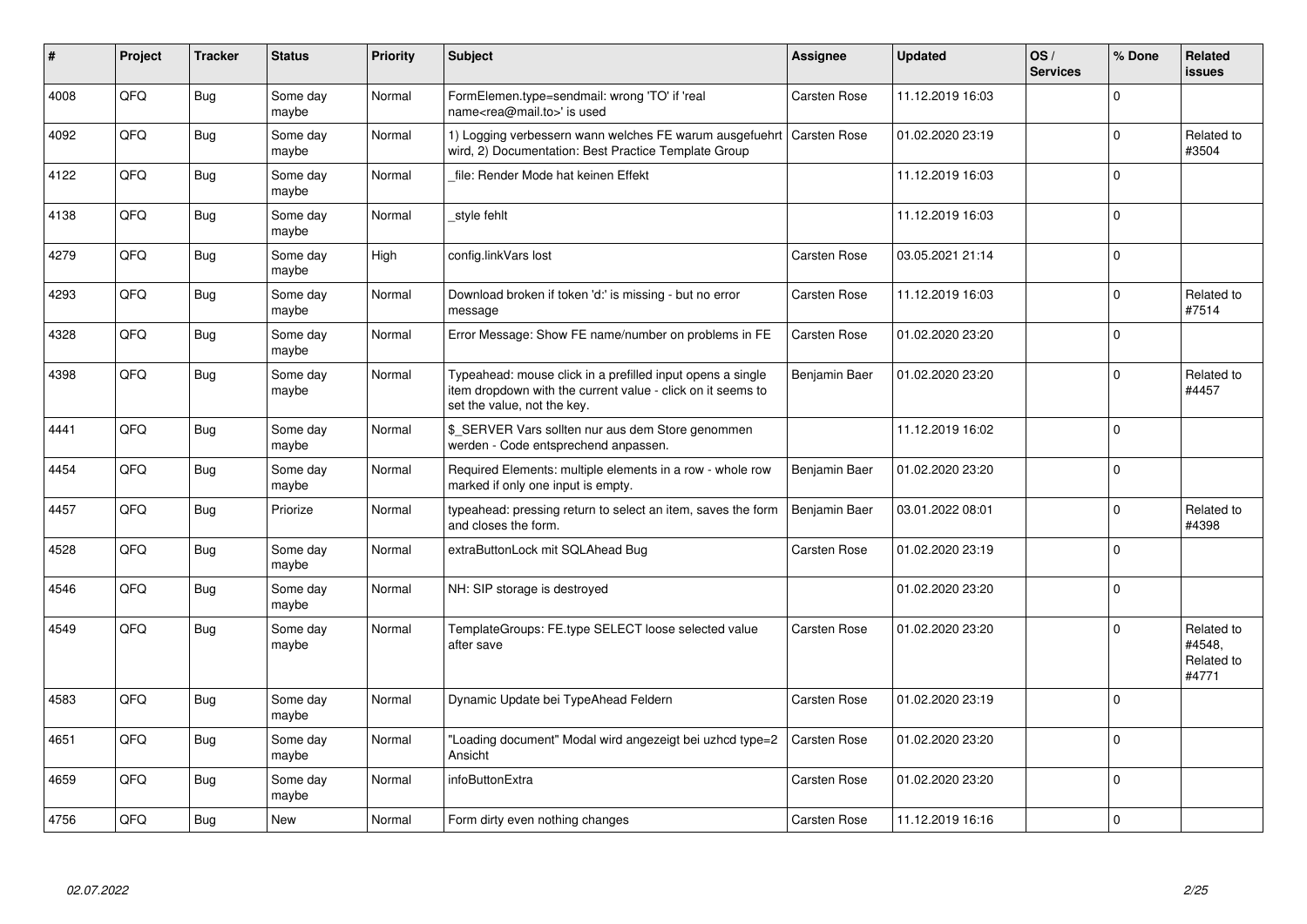| #    | Project | <b>Tracker</b> | <b>Status</b>     | <b>Priority</b> | <b>Subject</b>                                                                                                       | <b>Assignee</b>     | <b>Updated</b>   | OS/<br><b>Services</b> | % Done      | <b>Related</b><br><b>issues</b>                |
|------|---------|----------------|-------------------|-----------------|----------------------------------------------------------------------------------------------------------------------|---------------------|------------------|------------------------|-------------|------------------------------------------------|
| 4771 | QFQ     | <b>Bug</b>     | Some day<br>maybe | Normal          | qfq: select-down-values empty after save (edit-form for<br>program administrators)                                   | <b>Carsten Rose</b> | 01.02.2020 23:20 |                        | $\mathbf 0$ | Related to<br>#4549, Has<br>duplicate<br>#4282 |
| 5021 | QFQ     | <b>Bug</b>     | Some day<br>maybe | Normal          | FE.typ=extra - during save displays error 'datum2' already<br>filled in STORE_SIP - the value is stored nevertheless | Carsten Rose        | 01.02.2020 23:19 |                        | $\mathbf 0$ | Related to<br>#3875                            |
| 5221 | QFQ     | <b>Bug</b>     | New               | High            | Download Dialog: Bleibt stehen in FF wenn Datei<br>automatisch gespeichert wird.                                     | Carsten Rose        | 03.05.2021 21:14 |                        | $\pmb{0}$   |                                                |
| 5305 | QFQ     | <b>Bug</b>     | New               | Normal          | Upload FormElement: nicht disabled by readonly Form                                                                  | Carsten Rose        | 16.06.2021 13:43 |                        | $\mathbf 0$ | Related to<br>#9347,<br>Related to<br>#9834    |
| 5459 | QFQ     | <b>Bug</b>     | New               | High            | Multi DB: spread system tables between 'QFQ' and<br>'Data'-DB                                                        | Carsten Rose        | 03.05.2021 21:14 |                        | $\mathbf 0$ | Related to<br>#4720                            |
| 5557 | QFQ     | Bug            | Some day<br>maybe | Normal          | Form load: STORE RECORD filled, but should be empty                                                                  | Carsten Rose        | 01.02.2020 23:19 |                        | $\mathbf 0$ |                                                |
| 5559 | QFQ     | <b>Bug</b>     | New               | Normal          | FE.type = Upload: 'accept' might contain variables                                                                   | Carsten Rose        | 11.05.2020 21:23 |                        | $\pmb{0}$   |                                                |
| 5576 | QFQ     | Bug            | New               | Normal          | Using MySQL 'DROP' requires privilege - wich is not really<br>necessary.                                             | Carsten Rose        | 01.02.2020 23:21 |                        | $\mathbf 0$ |                                                |
| 5706 | QFQ     | Bug            | Some day<br>maybe | Normal          | upload: fileDestination needs to be sanatized                                                                        | Carsten Rose        | 01.02.2020 23:19 |                        | $\mathbf 0$ |                                                |
| 5768 | QFQ     | <b>Bug</b>     | Some day<br>maybe | Normal          | '{{pageLanguage:T}}' missing if QFQ is called via api                                                                | Carsten Rose        | 01.02.2020 23:19 |                        | $\mathbf 0$ |                                                |
| 5877 | QFQ     | <b>Bug</b>     | Some day<br>maybe | Normal          | FE.type=note:bsColumn strange behaviour                                                                              |                     | 01.02.2020 23:19 |                        | $\mathbf 0$ |                                                |
| 5991 | QFQ     | Bug            | Some day<br>maybe | Normal          | URLs with ' ' or long parameter are problematic                                                                      | Carsten Rose        | 01.02.2020 23:19 |                        | $\pmb{0}$   |                                                |
| 6116 | QFQ     | <b>Bug</b>     | Priorize          | High            | value of checkbox not saved                                                                                          | Carsten Rose        | 07.12.2021 17:19 |                        | $\pmb{0}$   |                                                |
| 6140 | QFQ     | <b>Bug</b>     | Priorize          | Normal          | QFQ DnD Sort: Locked fields                                                                                          | Benjamin Baer       | 21.03.2022 09:56 |                        | $\pmb{0}$   |                                                |
| 6462 | QFQ     | Bug            | New               | Normal          | File Upload: Nutzlose Fehlermeldung wenn Datei zu gross                                                              | Carsten Rose        | 01.02.2020 23:21 |                        | $\mathbf 0$ | Related to<br>#6139                            |
| 6483 | QFQ     | <b>Bug</b>     | New               | Normal          | R Store funktioniert nicht bei 'Report Notation' im FE                                                               | Carsten Rose        | 01.02.2020 23:21 |                        | 0           |                                                |
| 6566 | QFQ     | Bug            | Priorize          | Normal          | Link Function 'delete': provided parameter missing on page<br>reload                                                 | Benjamin Baer       | 03.01.2022 08:08 |                        | $\mathbf 0$ |                                                |
| 6574 | QFQ     | <b>Bug</b>     | Priorize          | Normal          | qfq.log: Fehlermeldung wurde angezeigt, aber nicht geloggt                                                           | Carsten Rose        | 01.02.2020 10:13 |                        | $\pmb{0}$   |                                                |
| 6677 | QFQ     | <b>Bug</b>     | New               | Normal          | Error message FE Action Element: no/wrong FE reference<br>who cause the problem.                                     | Carsten Rose        | 01.02.2020 23:21 |                        | $\pmb{0}$   |                                                |
| 6912 | QFQ     | <b>Bug</b>     | New               | Normal          | error Message Var 'deadline' already set in SIP - in Form<br>with FE.value={{deadline:R:::{{deadlinePeriod:Y}}}}     | Carsten Rose        | 01.02.2020 23:21 |                        | 0           |                                                |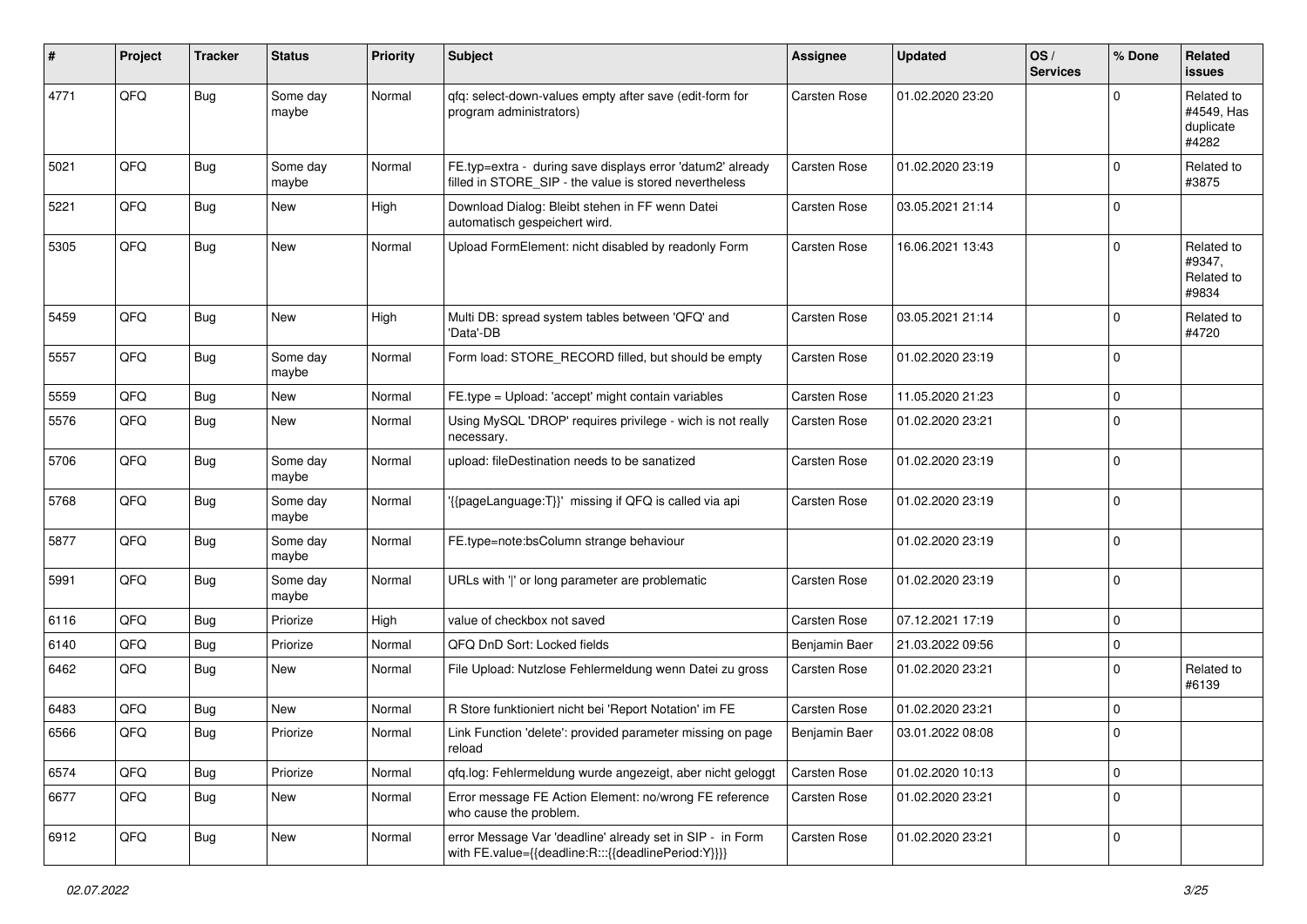| #    | Project | <b>Tracker</b> | <b>Status</b>     | <b>Priority</b> | <b>Subject</b>                                                                                        | Assignee            | <b>Updated</b>   | OS/<br><b>Services</b> | % Done      | Related<br>issues    |
|------|---------|----------------|-------------------|-----------------|-------------------------------------------------------------------------------------------------------|---------------------|------------------|------------------------|-------------|----------------------|
| 7002 | QFQ     | Bug            | New               | Normal          | Dynamic Update: row does not disappear / appear                                                       | Carsten Rose        | 01.02.2020 23:22 |                        | $\Omega$    |                      |
| 7014 | QFQ     | Bug            | <b>New</b>        | Normal          | Sending invalid emails succeeds when<br>debug.redirectAllMailTo is set                                | Carsten Rose        | 01.02.2020 23:21 |                        | $\Omega$    |                      |
| 7101 | QFQ     | <b>Bug</b>     | Some day<br>maybe | Normal          | 'form' in SIP and 'report' - breaks                                                                   |                     | 01.02.2020 23:20 |                        | $\Omega$    |                      |
| 7219 | QFQ     | <b>Bug</b>     | <b>New</b>        | Normal          | typeSheadSql / typeAheadSqlPrefetch: change to curly<br>braces                                        | Carsten Rose        | 01.02.2020 23:21 |                        | $\Omega$    |                      |
| 7261 | QFQ     | <b>Bug</b>     | New               | Normal          | Report pathFilename for user without path, only the filename                                          | <b>Carsten Rose</b> | 01.02.2020 23:21 |                        | $\Omega$    |                      |
| 7281 | QFQ     | Bug            | Some day<br>maybe | Normal          | Subrecords: on large screen separator line too short                                                  |                     | 01.02.2020 23:19 |                        | 0           |                      |
| 7402 | QFQ     | <b>Bug</b>     | Some day<br>maybe | Normal          | thumbnail cache: outdated picture when permission denied<br>and permission resolved.                  |                     | 01.02.2020 23:20 |                        | $\Omega$    |                      |
| 7456 | QFQ     | Bug            | Some day<br>maybe | Low             | Todos in Code: solve or make ticket                                                                   | Carsten Rose        | 16.09.2021 15:10 |                        | 0           |                      |
| 7512 | QFQ     | Bug            | New               | Normal          | FE: inputType=number >> 'pattern' is not respected                                                    | Carsten Rose        | 01.02.2020 23:22 |                        | $\Omega$    |                      |
| 7513 | QFQ     | Bug            | New               | Normal          | Radios not correct aligned                                                                            | Carsten Rose        | 01.02.2020 23:22 |                        | 0           |                      |
| 7524 | QFQ     | Bug            | New               | Normal          | QFQ throws a 'General Error' if 'fileadmin/protected/log/' is<br>not writeable                        | <b>Carsten Rose</b> | 01.02.2020 23:22 |                        | $\Omega$    |                      |
| 7547 | QFQ     | <b>Bug</b>     | <b>New</b>        | Normal          | Error Message in afterSave: wrong parameter column<br>reported                                        | Carsten Rose        | 01.02.2020 23:22 |                        | $\Omega$    |                      |
| 7574 | QFQ     | <b>Bug</b>     | <b>New</b>        | Normal          | Substitute error: form element not reported / dont parse<br>Form.note                                 | Carsten Rose        | 01.02.2020 23:21 |                        | $\Omega$    |                      |
| 7616 | QFQ     | Bug            | Priorize          | Normal          | Selectlist with Enum & Dynamic Update                                                                 | Carsten Rose        | 01.02.2020 10:13 |                        | $\mathbf 0$ |                      |
| 7650 | QFQ     | Bug            | New               | High            | Optional do not show 'required' sign on FormElement                                                   | Carsten Rose        | 03.05.2021 21:14 |                        | $\mathbf 0$ |                      |
| 7656 | QFQ     | <b>Bug</b>     | Priorize          | Normal          | FE with required, 'pattern' and 'extraButtonLock': always<br>complain about missing value             | Carsten Rose        | 01.02.2020 10:13 |                        | 0           |                      |
| 7685 | QFQ     | <b>Bug</b>     | New               | Normal          | Open FormElement from QFQ error message and save<br>modified record: error about missing {{formId:F}} | Carsten Rose        | 01.02.2020 23:22 |                        | $\Omega$    |                      |
| 7795 | QFQ     | <b>Bug</b>     | <b>New</b>        | Normal          | Readonly Form: Typeahead-Felder                                                                       | Carsten Rose        | 01.02.2020 23:22 |                        | 0           | Related to<br>#10640 |
| 7890 | QFQ     | Bug            | <b>New</b>        | Normal          | FormElement 'required': extraButtonInfo not aligned                                                   | <b>Carsten Rose</b> | 11.06.2021 21:17 |                        | $\Omega$    | Related to<br>#11517 |
| 7899 | QFQ     | <b>Bug</b>     | New               | High            | Fe.type=password / retype / required: always complain<br>about missing value                          | Carsten Rose        | 03.05.2021 21:14 |                        | 0           |                      |
| 8037 | QFQ     | <b>Bug</b>     | Priorize          | Normal          | FE.type=upload (advanced mode): {{slaveId:V}} missing<br>during dynamic update                        | Carsten Rose        | 01.02.2020 10:13 |                        | 0           |                      |
| 8049 | QFQ     | <b>Bug</b>     | New               | Normal          | FE.type=note, column 'value': text moves some pixel to top<br>after save                              | Carsten Rose        | 01.02.2020 23:22 |                        | 0           |                      |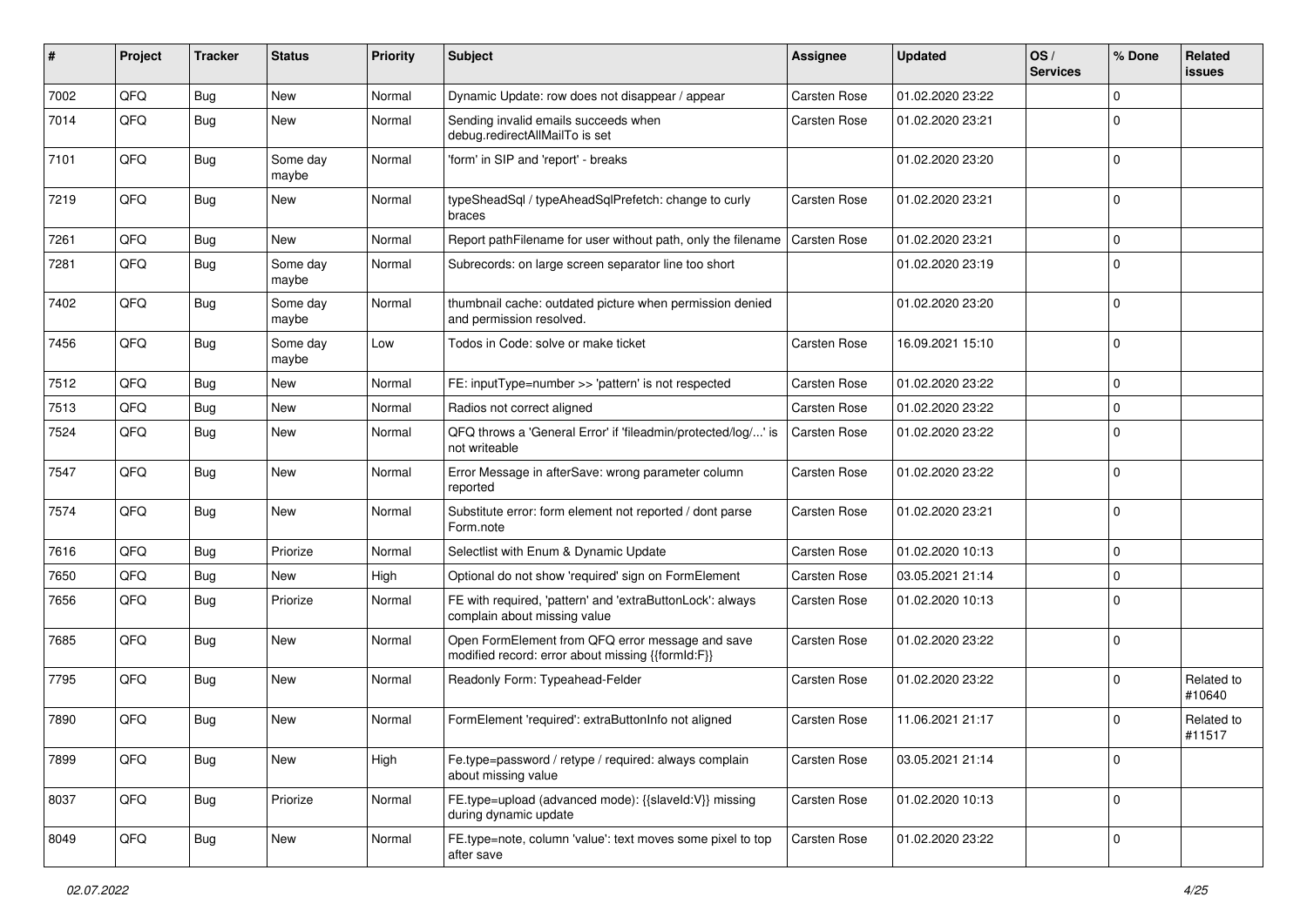| #    | Project | <b>Tracker</b> | <b>Status</b>     | <b>Priority</b> | <b>Subject</b>                                                                | Assignee            | <b>Updated</b>   | OS/<br><b>Services</b> | % Done       | Related<br><b>issues</b>                     |
|------|---------|----------------|-------------------|-----------------|-------------------------------------------------------------------------------|---------------------|------------------|------------------------|--------------|----------------------------------------------|
| 8083 | QFQ     | <b>Bug</b>     | <b>New</b>        | High            | FormEditor: primary table list does not respect<br>'indexDb={{indexData:Y}}'  | Carsten Rose        | 03.05.2021 21:14 |                        | $\Omega$     | Has<br>duplicate<br>#6678                    |
| 8106 | QFQ     | Bug            | Some day<br>maybe | Normal          | Dynamic Update: Feld kann nicht auf empty zurückgesetzt<br>werden             | <b>Carsten Rose</b> | 11.12.2019 16:01 |                        | $\Omega$     |                                              |
| 8316 | QFQ     | <b>Bug</b>     | Feedback          | Normal          | Documentation/Behaviour for Nested Queries and<br>Record-Store confusing      | Nicola Chiapolini   | 20.11.2019 09:14 |                        | $\Omega$     |                                              |
| 8431 | QFQ     | <b>Bug</b>     | New               | High            | autocron.php with wrong path                                                  | Carsten Rose        | 03.05.2021 21:14 |                        | $\mathbf 0$  |                                              |
| 8668 | QFQ     | <b>Bug</b>     | <b>New</b>        | High            | Pill disabled: dyamic mode 'hidden' not respected - FE is still<br>required   | Carsten Rose        | 03.05.2021 21:14 |                        | $\Omega$     |                                              |
| 8891 | QFQ     | Bug            | <b>New</b>        | High            | formSubmitLog: do not log passwords                                           | Enis Nuredini       | 25.03.2022 09:06 |                        | $\Omega$     |                                              |
| 9013 | QFQ     | <b>Bug</b>     | <b>New</b>        | Normal          | Error in Twig template not handled                                            | <b>Carsten Rose</b> | 20.10.2021 13:43 |                        | $\Omega$     |                                              |
| 9020 | QFQ     | Bug            | Some day<br>maybe | Normal          | radio mit buttonClass und dynamicUpdate lassen sich nicht<br>kombinieren      |                     | 11.12.2019 16:01 |                        | $\Omega$     |                                              |
| 9024 | QFQ     | <b>Bug</b>     | Some day<br>maybe | Normal          | QFQ Einarbeitung                                                              |                     | 01.02.2020 15:56 |                        | $\Omega$     |                                              |
| 9077 | QFQ     | <b>Bug</b>     | New               | Normal          | typeAheadSql: report broken SQL                                               | <b>Carsten Rose</b> | 29.06.2022 22:35 |                        | $\Omega$     | Related to<br>#4018                          |
| 9121 | QFQ     | Bug            | Priorize          | High            | sip links have r and dblndexData set                                          | <b>Carsten Rose</b> | 12.06.2021 10:41 |                        | $\Omega$     |                                              |
| 9126 | QFQ     | <b>Bug</b>     | Some day<br>maybe | Normal          | hidden Form elements are present in page source                               |                     | 02.01.2021 18:41 |                        | $\Omega$     |                                              |
| 9127 | QFQ     | <b>Bug</b>     | New               | Normal          | Error Message: change 'roll over' color - text not readable                   | <b>Carsten Rose</b> | 01.02.2020 23:22 |                        | $\Omega$     |                                              |
| 9173 | QFQ     | <b>Bug</b>     | Priorize          | Urgent          | Stale Record Lock: Firefox                                                    | Carsten Rose        | 03.05.2021 21:14 |                        | <sup>0</sup> | Related to<br>#9789                          |
| 9177 | QFQ     | <b>Bug</b>     | New               | Normal          | Bug? QFQ tries to save an action FE, which has real<br>existing column name   | Carsten Rose        | 01.02.2020 23:22 |                        | $\Omega$     |                                              |
| 9275 | QFQ     | <b>Bug</b>     | <b>New</b>        | Normal          | autcron: t3 page, which takes to long to respond, is not<br>reported properly | Carsten Rose        | 01.02.2020 23:22 |                        | 100          |                                              |
| 9281 | QFQ     | <b>Bug</b>     | Some day<br>maybe | Normal          | Allow STRICT_TRANS_TABLES                                                     | <b>Carsten Rose</b> | 02.01.2021 18:43 |                        | $\Omega$     |                                              |
| 9317 | QFQ     | Bug            | <b>New</b>        | Normal          | FE.type=note: with dynamic show/hidden an empty label<br>causes trouble       | Carsten Rose        | 01.02.2020 23:22 |                        | $\Omega$     |                                              |
| 9347 | QFQ     | <b>Bug</b>     | <b>New</b>        | High            | FE.type=upload with dynamic show/hidden: required not<br>detected             | Carsten Rose        | 12.06.2021 10:40 |                        | 0            | Related to<br>#5305,<br>Related to<br>#12398 |
| 9531 | QFQ     | Bug            | New               | High            | FE File: Dynamic Update / modeSql / required detected<br>even it not set      | Carsten Rose        | 11.06.2021 20:32 |                        | $\Omega$     | Related to<br>#12398                         |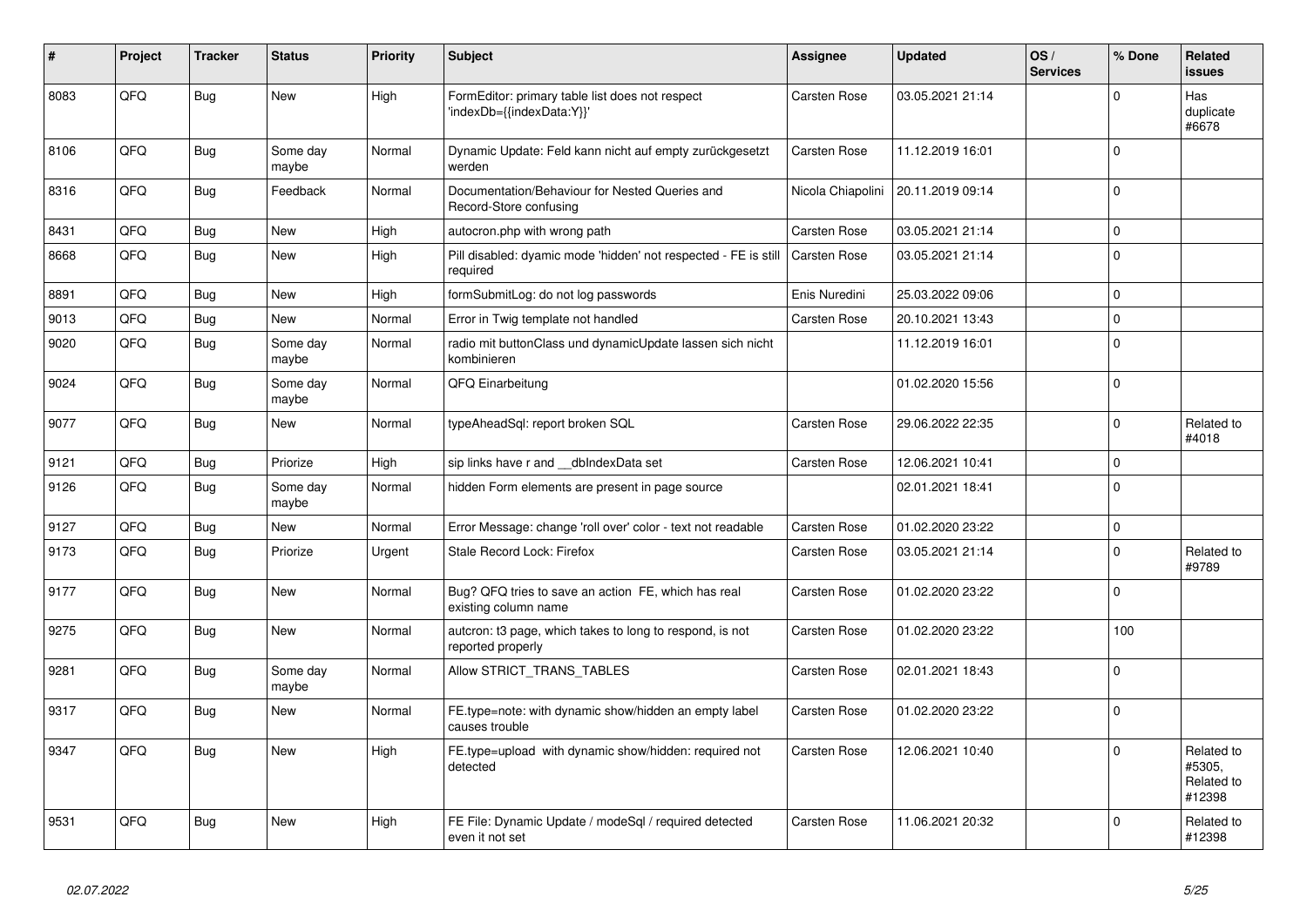| #     | Project | <b>Tracker</b> | <b>Status</b>     | <b>Priority</b> | Subject                                                                                                  | <b>Assignee</b> | <b>Updated</b>   | OS/<br><b>Services</b> | % Done      | Related<br><b>issues</b>                                                |
|-------|---------|----------------|-------------------|-----------------|----------------------------------------------------------------------------------------------------------|-----------------|------------------|------------------------|-------------|-------------------------------------------------------------------------|
| 9533  | QFQ     | <b>Bug</b>     | New               | Normal          | FE.type=upload: Check in 'beforeSave' if upload is given                                                 | Carsten Rose    | 01.02.2020 23:22 |                        | $\mathbf 0$ | Related to<br>#11523                                                    |
| 9534  | QFQ     | <b>Bug</b>     | Priorize          | Urgent          | FE.type=upload: 'Unknown Mode: ID"                                                                       | Carsten Rose    | 03.05.2021 21:14 |                        | $\mathbf 0$ | Related to<br>#9532                                                     |
| 9535  | QFQ     | <b>Bug</b>     | Feedback          | Normal          | Report:  AS '_vertical' - column to wide - vertical >> rot45,<br>rot <sub>90</sub>                       | Benjamin Baer   | 01.02.2020 15:56 |                        | $\mathbf 0$ |                                                                         |
| 9669  | QFQ     | <b>Bug</b>     | Some day<br>maybe | Normal          | Checkbox / Template Group: radio/checkbox visible broken<br>after 'add'                                  | Carsten Rose    | 16.06.2021 13:47 |                        | $\mathbf 0$ | Related to<br>#8091                                                     |
| 9691  | QFQ     | Bug            | In Progress       | Normal          | Checkbox: dynamic update > readonly                                                                      | Carsten Rose    | 01.02.2020 23:22 |                        | 50          | Related to<br>#9834                                                     |
| 9773  | QFQ     | Bug            | New               | Normal          | form.parameter.formModeGlobal=requiredOff                                                                | Carsten Rose    | 01.02.2020 15:56 |                        | $\mathbf 0$ |                                                                         |
| 9783  | QFQ     | Bug            | New               | Normal          | Email with special characters                                                                            | Carsten Rose    | 01.02.2020 23:22 |                        | $\mathbf 0$ |                                                                         |
| 9789  | QFQ     | <b>Bug</b>     | In Progress       | High            | Record Lock: release to early on 'leave page'                                                            | Carsten Rose    | 10.01.2022 09:25 |                        | 100         | Related to<br>#10081,<br>Related to<br>#9173.<br>Related to<br>#8702    |
| 9834  | QFQ     | <b>Bug</b>     | Priorize          | Normal          | Input elements with tag 'disabled' are missing on<br>form-submit: server option 'processReadOnly' broken | Carsten Rose    | 07.12.2021 16:43 |                        | $\mathbf 0$ | Related to<br>#9691,<br>Related to<br>#5305, Has<br>duplicate<br>#12331 |
| 9855  | QFQ     | Bug            | New               | Normal          | <b>Required Check</b>                                                                                    |                 | 01.02.2020 15:56 |                        | $\mathbf 0$ |                                                                         |
| 9862  | QFQ     | <b>Bug</b>     | Priorize          | Normal          | Failed writing to sql mail qfq.log should throw an exception                                             | Carsten Rose    | 01.02.2020 10:13 |                        | $\mathbf 0$ |                                                                         |
| 9898  | QFQ     | <b>Bug</b>     | Feedback          | Normal          | Formular trotz Timeout gespeichert                                                                       | Benjamin Baer   | 01.02.2020 15:56 |                        | $\mathbf 0$ |                                                                         |
| 9947  | QFQ     | <b>Bug</b>     | Priorize          | Normal          | Unwanted error message if missing 'typeAheadSqlPrefetch'                                                 | Carsten Rose    | 01.02.2020 10:13 |                        | $\mathbf 0$ |                                                                         |
| 9958  | QFQ     | Bug            | Priorize          | Normal          | Broken subrecord query: no error message                                                                 | Carsten Rose    | 05.02.2021 15:15 |                        | $\mathbf 0$ |                                                                         |
| 9975  | QFQ     | <b>Bug</b>     | Priorize          | Normal          | Dropdown Menu: 'r:3' broken                                                                              | Carsten Rose    | 01.02.2020 10:13 |                        | $\mathbf 0$ |                                                                         |
| 10081 | QFQ     | <b>Bug</b>     | New               | High            | Stale record lock after 'forbidden' character                                                            | Carsten Rose    | 03.05.2021 21:12 |                        | $\mathbf 0$ | Related to<br>#10082,<br>Related to<br>#9789                            |
| 10082 | QFQ     | <b>Bug</b>     | New               | Normal          | FE.type=SELECT - 'sanatize' Class                                                                        | Carsten Rose    | 07.05.2020 09:36 |                        | $\mathbf 0$ | Related to<br>#10081                                                    |
| 10322 | QFQ     | <b>Bug</b>     | New               | Normal          | FormElement / Radio: missing column 'enum' >> FE not<br>reported                                         | Carsten Rose    | 07.05.2020 09:37 |                        | $\mathbf 0$ |                                                                         |
| 10324 | QFQ     | <b>Bug</b>     | New               | Normal          | Excel Export mit Template funktioniert nur, wenn Template<br>vor uid kommt                               |                 | 30.03.2020 11:20 |                        | $\pmb{0}$   | Related to<br>#10257                                                    |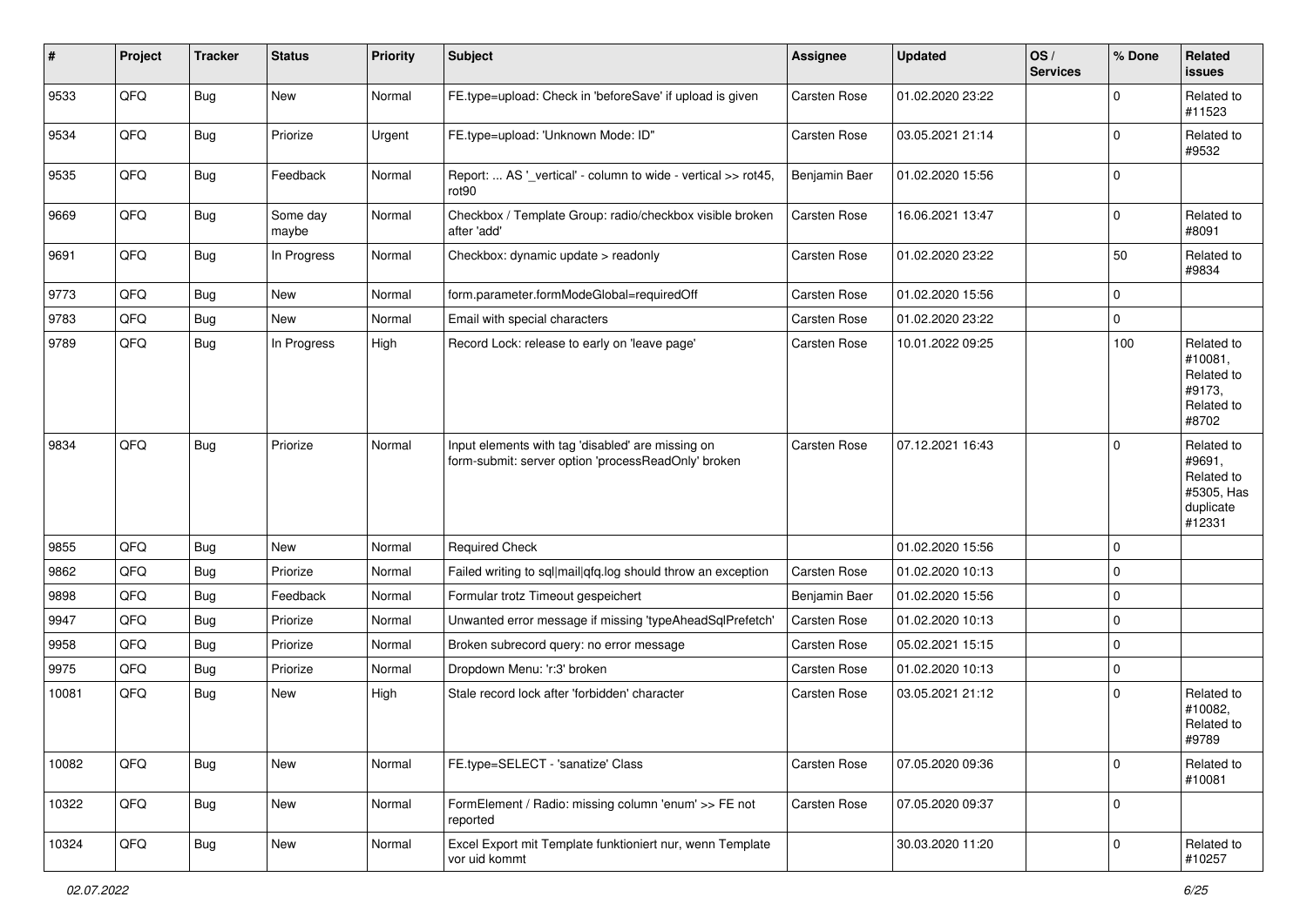| #     | Project | <b>Tracker</b> | <b>Status</b> | <b>Priority</b> | Subject                                                                             | Assignee            | <b>Updated</b>   | OS/<br><b>Services</b> | % Done      | Related<br><b>issues</b>                                                                                                       |
|-------|---------|----------------|---------------|-----------------|-------------------------------------------------------------------------------------|---------------------|------------------|------------------------|-------------|--------------------------------------------------------------------------------------------------------------------------------|
| 10506 | QFQ     | <b>Bug</b>     | <b>New</b>    | High            | Template Group broken on MultiDB instance                                           | Carsten Rose        | 03.05.2021 21:12 |                        | $\Omega$    | Related to<br>#10505                                                                                                           |
| 10508 | QFQ     | <b>Bug</b>     | <b>New</b>    | High            | Multi Form broken on Multi DB Instance                                              | Carsten Rose        | 03.05.2021 21:12 |                        | $\mathbf 0$ |                                                                                                                                |
| 10588 | QFQ     | <b>Bug</b>     | New           | Normal          | typeahed Tag: Doku anpassen                                                         | Carsten Rose        | 12.11.2020 23:45 |                        | $\mathbf 0$ |                                                                                                                                |
| 10640 | QFQ     | <b>Bug</b>     | <b>New</b>    | High            | TypeAhead Tag: FE editierbar trotz readOnly                                         | Carsten Rose        | 03.05.2021 21:12 |                        | $\mathbf 0$ | Related to<br>#7795                                                                                                            |
| 10658 | QFQ     | <b>Bug</b>     | New           | Normal          | processReadOnly broken                                                              | <b>Carsten Rose</b> | 27.05.2020 17:55 |                        | $\mathbf 0$ |                                                                                                                                |
| 10661 | QFQ     | <b>Bug</b>     | In Progress   | Normal          | Typo3 Warnungen                                                                     | Carsten Rose        | 07.09.2021 13:23 |                        | $\mathbf 0$ | Related to<br>#12440                                                                                                           |
| 10704 | QFQ     | <b>Bug</b>     | New           | Normal          | wkhtml problem rendering fullCalendar.js / fabric.js >><br>successor: puppeteer     | Carsten Rose        | 12.11.2020 23:45 |                        | $\mathbf 0$ | Related to<br>#5024,<br>Related to<br>#4650,<br>Related to<br>#10715                                                           |
| 10759 | QFQ     | <b>Bug</b>     | <b>New</b>    | Normal          | emptyMeansNull - Feld falsch aktualisiert                                           |                     | 12.11.2020 23:45 |                        | $\mathbf 0$ |                                                                                                                                |
| 10766 | QFQ     | <b>Bug</b>     | New           | High            | Radiobutton / parameter.buttonClass=btn-default: dynamic<br>update                  |                     | 03.05.2021 21:12 |                        | $\mathbf 0$ | Related to<br>#11237                                                                                                           |
| 10890 | QFQ     | <b>Bug</b>     | New           | Normal          | AutoCron hangs                                                                      |                     | 20.07.2020 13:56 |                        | $\mathbf 0$ |                                                                                                                                |
| 10937 | QFQ     | <b>Bug</b>     | <b>New</b>    | Normal          | Fehler mit abhängigen Select- Feldern beim Positionieren                            | Carsten Rose        | 12.11.2020 23:45 |                        | $\mathbf 0$ |                                                                                                                                |
| 11057 | QFQ     | <b>Bug</b>     | <b>New</b>    | High            | Checkboxes ohne span.checkmark im Report werden<br>ausgeblendet                     | Benjamin Baer       | 03.05.2021 21:12 |                        | $\mathbf 0$ | Related to<br>#11039                                                                                                           |
| 11195 | QFQ     | <b>Bug</b>     | <b>New</b>    | Low             | Dynamic Update: Note not updated if new text is empty<br>(v20.4)                    |                     | 25.09.2020 11:14 |                        | $\mathbf 0$ |                                                                                                                                |
| 11237 | QFQ     | <b>Bug</b>     | <b>New</b>    | High            | Radiobutton / parameter.buttonClass= btn-default - kein dirty<br>Trigger            | Benjamin Baer       | 03.05.2021 21:12 |                        | $\Omega$    | Related to<br>#10766                                                                                                           |
| 11239 | QFQ     | <b>Bug</b>     | New           | Normal          | Radiobutton (plain): horizontales Rendern abhängig vom<br>Datentyp in der Datenbank | Carsten Rose        | 30.09.2020 18:37 |                        | $\mathbf 0$ |                                                                                                                                |
| 11347 | QFQ     | <b>Bug</b>     | Feedback      | Normal          | If Bedingungen funktionieren nicht korrekt                                          | Christoph Fuchs     | 21.03.2021 20:37 |                        | $\mathbf 0$ |                                                                                                                                |
| 11517 | QFQ     | <b>Bug</b>     | In Progress   | Normal          | extraButtonInfo Broken for multiple FormElements                                    | Carsten Rose        | 12.05.2022 13:12 |                        | $\mathbf 0$ | Related to<br>#7890,<br>Related to<br>#3811, Has<br>duplicate<br>#10905, Has<br>duplicate<br>#10553, Has<br>duplicate<br>#6779 |
| 11522 | QFQ     | Bug            | New           | Normal          | Aus/Einblenden von Reitern                                                          |                     | 13.11.2020 14:58 |                        | $\pmb{0}$   |                                                                                                                                |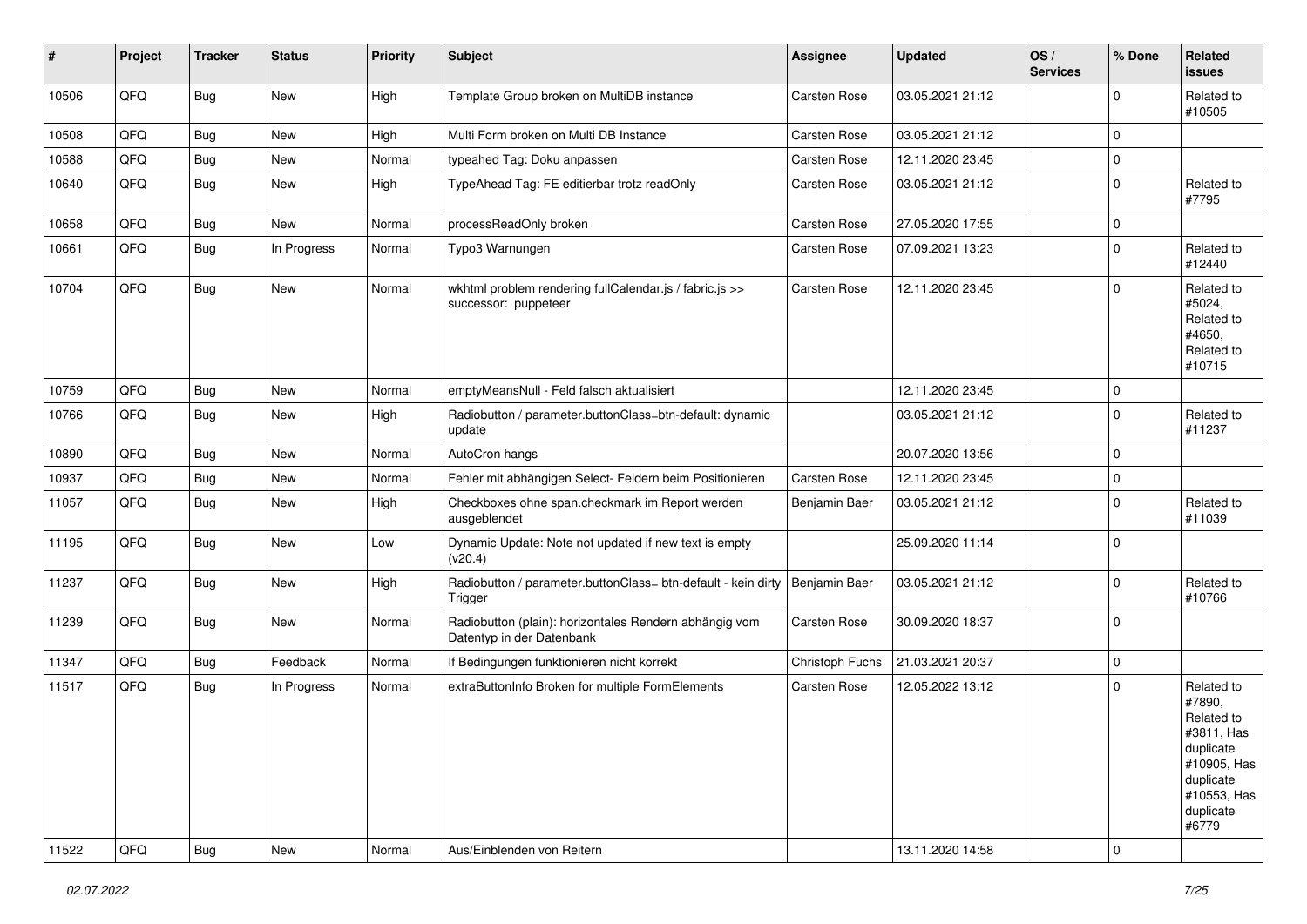| #     | Project | <b>Tracker</b> | <b>Status</b> | <b>Priority</b> | <b>Subject</b>                                                                                                                                      | Assignee       | <b>Updated</b>   | OS/<br><b>Services</b> | % Done      | Related<br><b>issues</b>                      |
|-------|---------|----------------|---------------|-----------------|-----------------------------------------------------------------------------------------------------------------------------------------------------|----------------|------------------|------------------------|-------------|-----------------------------------------------|
| 11630 | QFQ     | Bug            | Feedback      | High            | Bitte check ob CALL() in 20.11.0 noch so funktioniert wie in<br>20.4.1                                                                              | Enis Nuredini  | 28.05.2022 13:45 |                        | 0           | Related to<br>#11325                          |
| 11667 | QFQ     | <b>Bug</b>     | <b>New</b>    | Normal          | MySQL mariadb-server-10.3: Incorrect datetime value                                                                                                 | Carsten Rose   | 03.05.2021 20:48 |                        | $\Omega$    |                                               |
| 11668 | QFQ     | <b>Bug</b>     | <b>New</b>    | Normal          | Play function.sql - problem with mysql                                                                                                              | Carsten Rose   | 03.05.2021 20:48 |                        | 0           |                                               |
| 11695 | QFQ     | <b>Bug</b>     | <b>New</b>    | Normal          | MultiForm required FE Error                                                                                                                         | Carsten Rose   | 04.12.2020 13:34 |                        | 0           |                                               |
| 11715 | QFQ     | <b>Bug</b>     | New           | Normal          | acceptZeroAsRequired and requiredOffButMark do not<br>coincide                                                                                      |                | 08.12.2020 12:13 |                        | $\Omega$    |                                               |
| 11752 | QFQ     | <b>Bug</b>     | <b>New</b>    | Normal          | checkbox renders multiple input elements with same name                                                                                             | Carsten Rose   | 17.12.2020 14:58 |                        | 0           | Related to<br>#11750                          |
| 12040 | QFQ     | <b>Bug</b>     | <b>New</b>    | Normal          | FE Mode 'hidden' für zwei FEs auf einer Zeile                                                                                                       | Carsten Rose   | 18.02.2021 10:13 |                        | $\mathbf 0$ |                                               |
| 12045 | QFQ     | <b>Bug</b>     | <b>New</b>    | Normal          | templateGroup afterSave FE: Aufruf ohne<br>sqlHonorFormElements funktioniert nicht                                                                  | Carsten Rose   | 18.02.2021 16:33 |                        | $\Omega$    |                                               |
| 12066 | QFQ     | <b>Bug</b>     | New           | High            | enterAsSubmit: Forward wird nicht ausgeführt                                                                                                        | Enis Nuredini  | 29.05.2022 09:23 |                        | $\Omega$    |                                               |
| 12133 | QFQ     | <b>Bug</b>     | <b>New</b>    | Normal          | NPM, phpSpreadSheet aktualisieren                                                                                                                   | Carsten Rose   | 15.03.2021 09:04 |                        | $\Omega$    |                                               |
| 12187 | QFQ     | <b>Bug</b>     | New           | Normal          | Trigger FormAsFile() via Report: probably problem with multi<br>DB setup                                                                            | Carsten Rose   | 20.03.2021 21:20 |                        | $\Omega$    |                                               |
| 12325 | QFQ     | <b>Bug</b>     | Priorize      | Normal          | MultiDB form.dbIndex not working for report syntax                                                                                                  | Carsten Rose   | 07.09.2021 13:37 |                        | $\Omega$    | Related to<br>#12145,<br>Related to<br>#12314 |
| 12327 | QFQ     | <b>Bug</b>     | New           | Normal          | Copy to clipboard: Glyphicon can not be changed                                                                                                     | Carsten Rose   | 27.12.2021 17:59 |                        | $\mathbf 0$ |                                               |
| 12395 | QFQ     | <b>Bug</b>     | ToDo          | High            | QFQ Function: Result two times shown                                                                                                                | Carsten Rose   | 18.02.2022 08:59 |                        | $\Omega$    |                                               |
| 12463 | QFQ     | Bug            | ToDo          | High            | QFQ Function: 'function' and 'sql' on same level - output of<br>sal is shown two times.                                                             | Carsten Rose   | 15.12.2021 16:31 |                        | $\mathbf 0$ |                                               |
| 12468 | QFQ     | Bug            | New           | Urgent          | Form: update Form.title after save                                                                                                                  | Carsten Rose   | 03.05.2021 21:12 |                        | $\mathbf 0$ |                                               |
| 12508 | QFQ     | Bug            | In Progress   | High            | gfg Form: sendMail                                                                                                                                  | Karin Niffeler | 19.03.2022 17:48 |                        | $\mathbf 0$ |                                               |
| 12512 | QFQ     | Bug            | New           | Normal          | Some MySQL Installation can't use 'stored procedures'                                                                                               | Carsten Rose   | 19.03.2022 17:48 |                        | 0           |                                               |
| 12513 | QFQ     | Bug            | <b>New</b>    | High            | Implement server side check of maxlength                                                                                                            | Carsten Rose   | 07.12.2021 17:19 |                        | $\Omega$    |                                               |
| 12520 | QFQ     | <b>Bug</b>     | New           | Normal          | Switch FE User: still active even FE User session expired                                                                                           | Carsten Rose   | 19.03.2022 17:48 |                        | $\mathbf 0$ |                                               |
| 12545 | QFQ     | <b>Bug</b>     | <b>New</b>    | Urgent          | sql.log not created / updated                                                                                                                       | Carsten Rose   | 14.12.2021 16:02 |                        | $\Omega$    |                                               |
| 12546 | QFQ     | Bug            | Feedback      | Normal          | Branch 'Development' - Unit Tests mit dirty workaround<br>angepasst                                                                                 | Carsten Rose   | 19.03.2022 17:48 |                        | 0           |                                               |
| 12581 | QFQ     | Bug            | New           | Normal          | Form.forward=close: Record 'new' in new browser tab ><br>save (& close) >> Form is not reloaded with new created<br>record id and stays in mode=new | Carsten Rose   | 19.03.2022 17:48 |                        | $\Omega$    |                                               |
| 12670 | QFQ     | Bug            | New           | High            | Dropdown-Menu classes können nicht mehr angegeben<br>werden                                                                                         | Carsten Rose   | 07.12.2021 17:19 |                        | $\mathbf 0$ |                                               |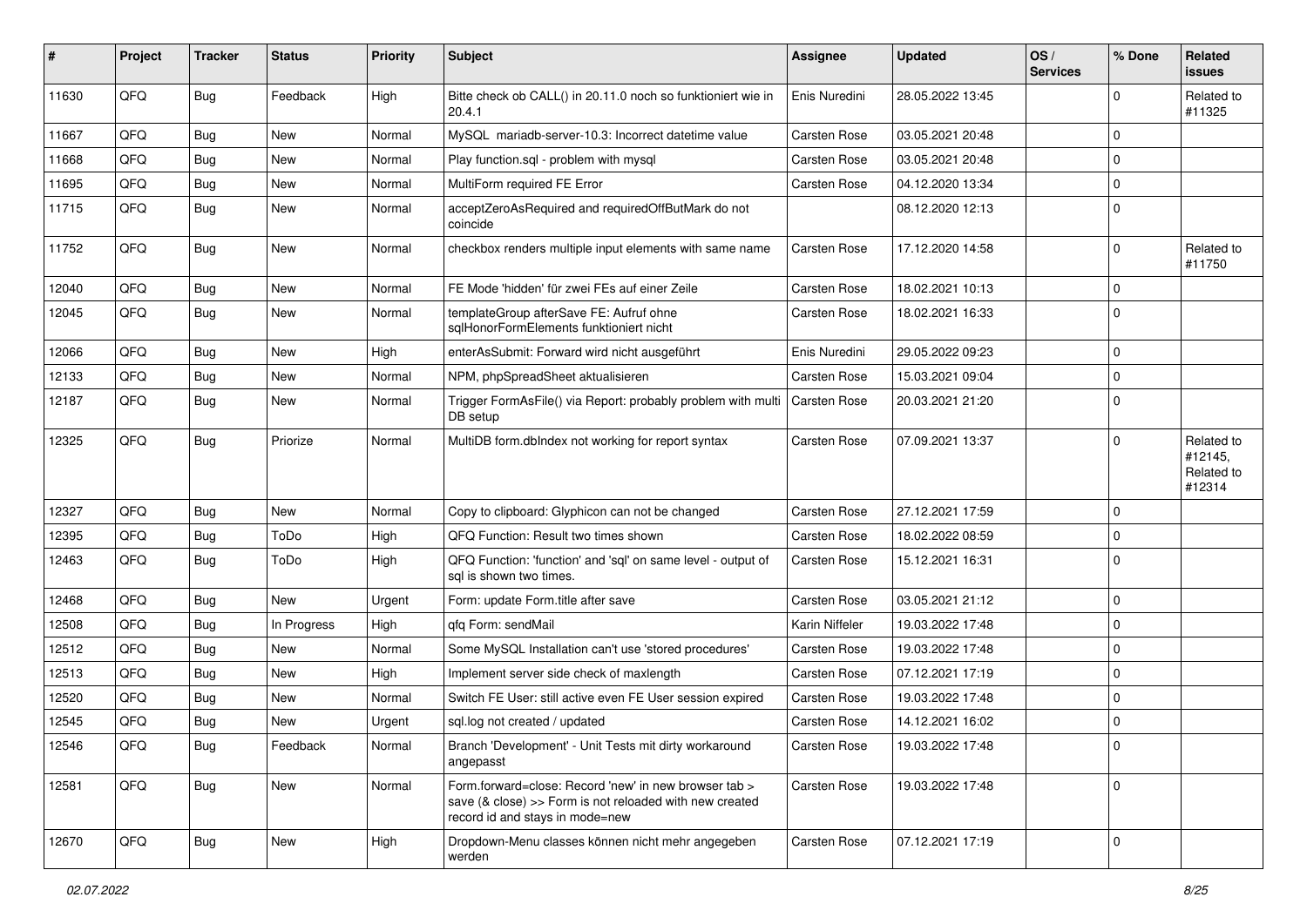| #     | Project | <b>Tracker</b> | <b>Status</b> | Priority | <b>Subject</b>                                                                           | Assignee            | <b>Updated</b>   | OS/<br><b>Services</b> | % Done      | <b>Related</b><br><b>issues</b>                  |
|-------|---------|----------------|---------------|----------|------------------------------------------------------------------------------------------|---------------------|------------------|------------------------|-------------|--------------------------------------------------|
| 12702 | QFQ     | Bug            | <b>New</b>    | High     | templateGroup: broken in multiDb Setup                                                   | Carsten Rose        | 14.12.2021 16:02 |                        | $\Omega$    |                                                  |
| 12714 | QFQ     | Bug            | <b>New</b>    | Normal   | Conversion of GIF to PDF broken when GIF contains Alpha.                                 | Carsten Rose        | 19.03.2022 17:49 |                        | $\mathbf 0$ |                                                  |
| 12716 | QFQ     | Bug            | <b>New</b>    | Normal   | template group: Pattern only applied to first instance                                   | <b>Carsten Rose</b> | 19.03.2022 17:47 |                        | $\Omega$    |                                                  |
| 12974 | QFQ     | Bug            | <b>New</b>    | High     | Sanitize Queries in Action-Elements                                                      | Carsten Rose        | 07.12.2021 17:19 |                        | $\Omega$    |                                                  |
| 12989 | QFQ     | Bug            | <b>New</b>    | Normal   | empty string does not trigger dynamic update                                             | Enis Nuredini       | 28.05.2022 11:09 |                        | $\mathbf 0$ |                                                  |
| 13331 | QFQ     | <b>Bug</b>     | <b>New</b>    | Normal   | Multi Form: Clear Icon misplaced                                                         | Carsten Rose        | 19.03.2022 17:47 |                        | $\Omega$    |                                                  |
| 13332 | QFQ     | Bug            | <b>New</b>    | Normal   | Multi Form: Required Felder werden visuell nicht markiert.                               | Carsten Rose        | 19.03.2022 17:47 |                        | $\Omega$    |                                                  |
| 13451 | QFQ     | Bug            | <b>New</b>    | Normal   | Character Counter / Max Character: Problem in Safari                                     | <b>Carsten Rose</b> | 15.04.2022 17:18 |                        | $\Omega$    |                                                  |
| 13460 | QFQ     | Bug            | New           | Normal   | Doc: Password set/reset  password should not processed<br>with 'html encode'             | Carsten Rose        | 19.03.2022 17:46 |                        | $\Omega$    |                                                  |
| 13528 | QFQ     | Bug            | <b>New</b>    | Normal   | gfg.io > releases: es wird kein neues Release angelegt                                   | Benjamin Baer       | 19.03.2022 17:46 |                        | $\Omega$    |                                                  |
| 13592 | QFQ     | Bug            | <b>New</b>    | Normal   | QFQ Build Queue: das vergeben von Tags klappt nicht. Es<br>werden keine Releases gebaut. | Carsten Rose        | 19.03.2022 17:45 |                        | $\Omega$    |                                                  |
| 13647 | QFQ     | Bug            | <b>New</b>    | Normal   | Autofocus funktioniert nicht auf Chrome                                                  | Benjamin Baer       | 19.03.2022 17:44 |                        | $\mathbf 0$ |                                                  |
| 13659 | QFQ     | Bug            | <b>New</b>    | Normal   | wrong sanitize class applied to R-store                                                  | Carsten Rose        | 15.01.2022 14:23 |                        | $\Omega$    |                                                  |
| 13689 | QFQ     | <b>Bug</b>     | New           | Normal   | Enter auf Eingabefeld mit ungültigem Wert führt zu blurry<br>Seite                       | Enis Nuredini       | 28.05.2022 10:53 |                        | $\Omega$    | Related to<br>#14245, Has<br>duplicate<br>#11891 |
| 13706 | QFQ     | <b>Bug</b>     | <b>New</b>    | Normal   | Wrong CheckType in FieldElement LastStatus of Form Cron                                  | Carsten Rose        | 21.01.2022 18:20 |                        | $\mathbf 0$ |                                                  |
| 13716 | QFQ     | Bug            | New           | High     | Firefox ask to store username/password                                                   | Enis Nuredini       | 30.05.2022 09:31 |                        | $\Omega$    | Related to<br>#13827                             |
| 13767 | QFQ     | Bug            | Feedback      | Normal   | date/time-picker: required shows up/down button orange                                   | Enis Nuredini       | 16.05.2022 23:16 |                        | $\Omega$    |                                                  |
| 13899 | QFQ     | <b>Bug</b>     | ToDo          | Normal   | Selenium: zum laufen bringen                                                             | Enis Nuredini       | 25.03.2022 10:24 |                        | $\Omega$    |                                                  |
| 13943 | QFQ     | <b>Bug</b>     | Priorize      | Normal   | unable to find formgroup                                                                 | Enis Nuredini       | 28.05.2022 11:03 |                        | $\mathbf 0$ |                                                  |
| 14077 | QFQ     | Bug            | <b>New</b>    | Normal   | As link: Attribute 'class' missing by r:1 and r:3 - but should<br>set                    | Carsten Rose        | 28.05.2022 11:02 |                        | $\Omega$    | Related to<br>#5342.<br>Related to<br>#4343      |
| 14091 | QFQ     | Bug            | <b>New</b>    | Normal   | inconsistent template path for twig                                                      | Carsten Rose        | 19.04.2022 18:36 |                        | $\Omega$    |                                                  |
| 14175 | QFQ     | Bug            | In Progress   | Normal   | Opening a form with no QFQ Session cookie fails                                          | Carsten Rose        | 03.06.2022 10:40 |                        | $\Omega$    |                                                  |
| 14233 | QFQ     | Bug            | <b>New</b>    | Normal   | AS link: question - HTML is not rendered                                                 | <b>Carsten Rose</b> | 28.05.2022 11:02 |                        | $\Omega$    |                                                  |
| 14245 | QFQ     | Bug            | <b>New</b>    | Normal   | Form Save Btn bleibt disabled wenn Datumsfeld über<br>Datepicker geändert                | Enis Nuredini       | 27.05.2022 13:45 |                        | $\Omega$    | Related to<br>#13689                             |
| 14283 | QFQ     | Bug            | Priorize      | Normal   | HEIC / HEIF convert doesn't trigger                                                      | Carsten Rose        | 19.06.2022 16:37 |                        | $\mathbf 0$ |                                                  |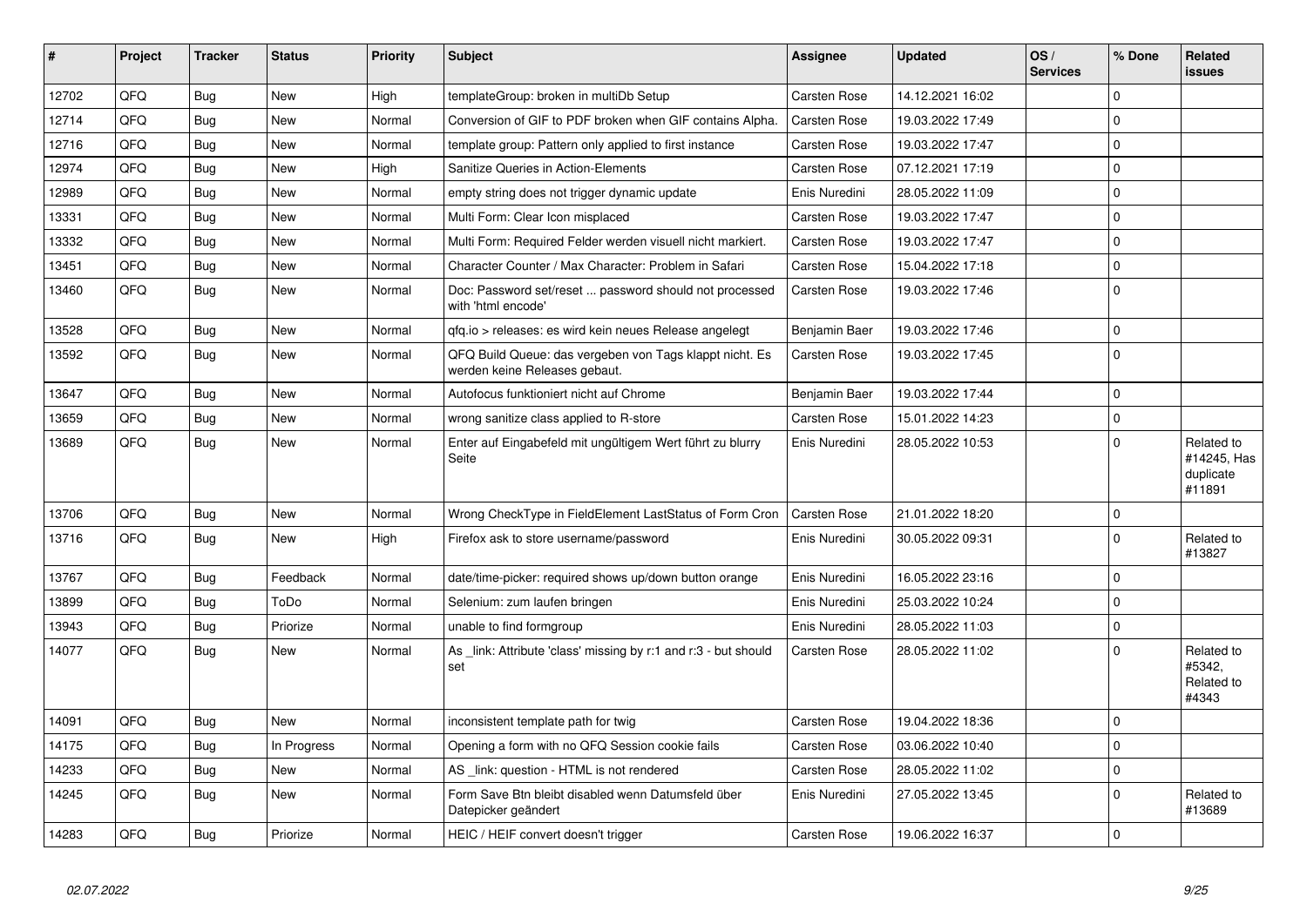| #     | Project | <b>Tracker</b> | <b>Status</b>     | <b>Priority</b> | <b>Subject</b>                                                                                                     | <b>Assignee</b> | <b>Updated</b>   | OS/<br><b>Services</b> | % Done      | <b>Related</b><br><b>issues</b>              |
|-------|---------|----------------|-------------------|-----------------|--------------------------------------------------------------------------------------------------------------------|-----------------|------------------|------------------------|-------------|----------------------------------------------|
| 14303 | QFQ     | <b>Bug</b>     | ToDo              | Normal          | datetime broken with picker                                                                                        | Enis Nuredini   | 17.06.2022 09:02 |                        | $\Omega$    | Related to<br>#12630                         |
| 14304 | QFQ     | <b>Bug</b>     | <b>New</b>        | Normal          | table sorter view safer does not work                                                                              | Carsten Rose    | 10.06.2022 11:49 |                        | $\mathbf 0$ |                                              |
| 14305 | QFQ     | <b>Bug</b>     | New               | Normal          | Inline Report editing does not create history entries                                                              | Carsten Rose    | 10.06.2022 11:55 |                        | $\mathbf 0$ |                                              |
| 14322 | QFQ     | <b>Bug</b>     | New               | Normal          | Form Load: by default no scroll (save & close should be<br>visible)                                                | Enis Nuredini   | 15.06.2022 14:12 |                        | $\mathbf 0$ | Related to<br>#14321,<br>Related to<br>#6232 |
| 14323 | QFQ     | Bug            | In Progress       | Normal          | Report: render=both single - no impact                                                                             | Carsten Rose    | 19.06.2022 18:31 |                        | $\mathbf 0$ |                                              |
| 14377 | QFQ     | <b>Bug</b>     | <b>New</b>        | Normal          | Documentation > General Tips: white page after migration                                                           | Enis Nuredini   | 19.06.2022 16:37 |                        | $\Omega$    |                                              |
| 880   | QFQ     | Feature        | Some day<br>maybe | Urgent          | Security: PHP, SQL Injection, XSS                                                                                  |                 | 03.05.2021 21:14 |                        | $\mathbf 0$ | Related to<br>#14320                         |
| 955   | QFQ     | Feature        | Some day<br>maybe | Normal          | QF: Notizen vor/nach dem Form                                                                                      |                 | 01.02.2020 23:20 |                        | $\Omega$    |                                              |
| 1234  | QFQ     | Feature        | Some day<br>maybe | Normal          | QF: Record numbering: Im Grid soll in Spalte 1 optional die<br>laufende Nummer der Records angezeigt werden.       |                 | 01.02.2020 23:20 |                        | $\mathbf 0$ |                                              |
| 1251  | QFQ     | Feature        | Some day<br>maybe | Normal          | QF: Combo                                                                                                          |                 | 11.12.2019 16:03 |                        | $\mathbf 0$ |                                              |
| 1253  | QFQ     | Feature        | Some day<br>maybe | Normal          | QF: Colorpicker                                                                                                    |                 | 11.12.2019 16:03 |                        | $\mathbf 0$ |                                              |
| 1510  | QFQ     | Feature        | Some day<br>maybe | Normal          | jquery von google laden, falls das nicht geht lokal                                                                |                 | 11.12.2019 16:03 |                        | $\Omega$    |                                              |
| 1623  | QFQ     | Feature        | Some day<br>maybe | Normal          | RealURL                                                                                                            |                 | 11.12.2019 16:03 |                        | 30          |                                              |
| 1635  | QFQ     | Feature        | Some day<br>maybe | Normal          | QFQ Extension content record: weitere Optionen<br>einblenden.                                                      | Carsten Rose    | 11.12.2019 16:03 |                        | $\mathbf 0$ |                                              |
| 1946  | QFQ     | Feature        | Some day<br>maybe | Normal          | Kontrolle ob der ReadOnly Modus bei den<br>Formularelementen korrekt implementiert ist                             | Carsten Rose    | 11.12.2019 16:03 |                        | $\mathbf 0$ |                                              |
| 2084  | QFQ     | Feature        | Some day<br>maybe | Normal          | Mailto mit encryption: Subrecord                                                                                   | Carsten Rose    | 11.12.2019 16:03 |                        | $\mathbf 0$ | Related to<br>#2082                          |
| 2361  | QFQ     | Feature        | <b>New</b>        | Normal          | Logging wer/wann/wo welches Formular aufgerufen hat                                                                | Carsten Rose    | 11.12.2019 16:15 |                        | $\mathbf 0$ | Related to<br>#4432.<br>Related to<br>#7480  |
| 2950  | QFQ     | Feature        | Some day<br>maybe | Normal          | Inhalt QFQ Records als File                                                                                        |                 | 11.12.2019 16:03 |                        | $\Omega$    |                                              |
| 2995  | QFQ     | Feature        | Some day<br>maybe | Normal          | Dropdown JQuery Plugin: 'chosen' - Moeglichkeit um Select<br>Listen mehr Funktion zu geben. Kein Bootstrap noetig. | Carsten Rose    | 11.12.2019 16:03 |                        | $\Omega$    |                                              |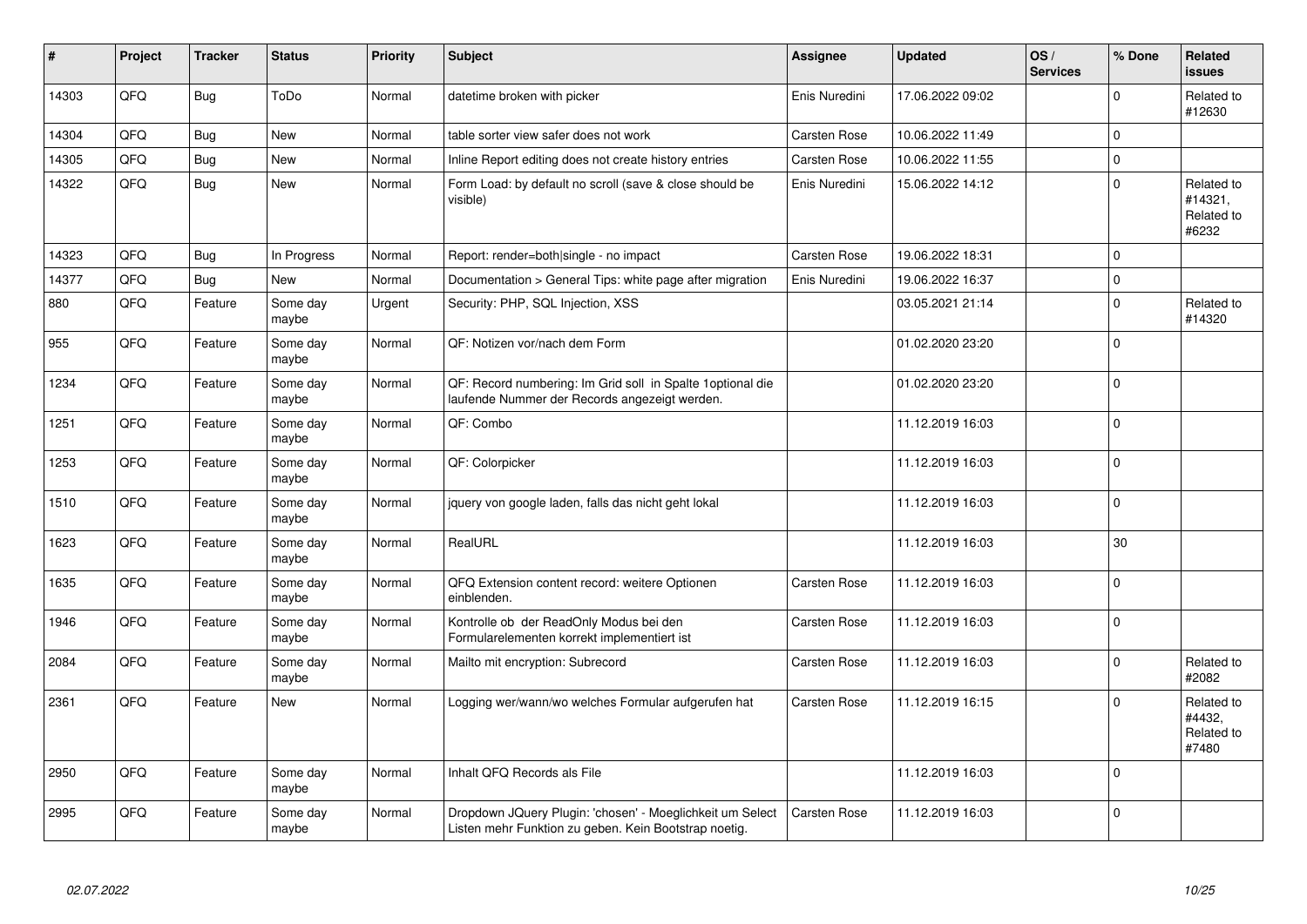| #    | Project | <b>Tracker</b> | <b>Status</b>     | <b>Priority</b> | <b>Subject</b>                                                              | <b>Assignee</b> | <b>Updated</b>   | OS/<br><b>Services</b> | % Done      | Related<br><b>issues</b>                    |
|------|---------|----------------|-------------------|-----------------|-----------------------------------------------------------------------------|-----------------|------------------|------------------------|-------------|---------------------------------------------|
| 3216 | QFQ     | Feature        | Some day<br>maybe | Normal          | dynamic update für checkbox label2                                          | Carsten Rose    | 11.12.2019 16:03 |                        | 0           | Related to<br>#2081                         |
| 3267 | QFQ     | Feature        | Some day<br>maybe | Normal          | 2 Forms auf einer Seite: real + Read only                                   | Carsten Rose    | 11.12.2019 16:03 |                        | $\mathbf 0$ |                                             |
| 3273 | QFQ     | Feature        | Some day<br>maybe | Low             | Dirty Flag in Form                                                          | Carsten Rose    | 11.12.2019 16:02 |                        | $\mathbf 0$ |                                             |
| 3285 | QFQ     | Feature        | Some day<br>maybe | Normal          | Zeichenlimit pro Feld: textarea / editor                                    | Carsten Rose    | 11.12.2019 16:02 |                        | $\mathbf 0$ |                                             |
| 3291 | QFQ     | Feature        | Some day<br>maybe | Normal          | AutoCron websiteToken                                                       | Carsten Rose    | 11.12.2019 16:02 |                        | $\mathbf 0$ | Related to<br>#4250                         |
| 3331 | QFQ     | Feature        | Some day<br>maybe | Normal          | Default Tooltip fuer _page? Links: mit Form und Record ID                   | Carsten Rose    | 11.12.2019 16:02 |                        | $\mathbf 0$ |                                             |
| 3332 | QFQ     | Feature        | Some day<br>maybe | Normal          | Uploads: Thumbnails, Details zum hochgeladenen File                         | Carsten Rose    | 11.12.2019 16:02 |                        | $\mathbf 0$ | Related to<br>#3264,<br>Related to<br>#5333 |
| 3350 | QFQ     | Feature        | Some day<br>maybe | Normal          | FormEditor: Hilfetext hinter 'checktype'                                    | Carsten Rose    | 11.12.2019 16:02 |                        | $\mathbf 0$ |                                             |
| 3385 | QFQ     | Feature        | Some day<br>maybe | Normal          | templateGroup: insert/update/delete non primary records                     | Carsten Rose    | 11.12.2019 16:02 |                        | $\mathbf 0$ |                                             |
| 3402 | QFQ     | Feature        | Some day<br>maybe | Normal          | Syntax Highlighting via CodeMirror                                          | Carsten Rose    | 11.12.2019 16:02 |                        | 100         | Related to<br>#3207                         |
| 3415 | QFQ     | Feature        | Some day<br>maybe | Normal          | FE Login Box Templatefile                                                   | Benjamin Baer   | 11.12.2019 16:02 |                        | $\pmb{0}$   |                                             |
| 3432 | QFQ     | Feature        | New               | Normal          | subrecord: dynamicUpdate                                                    | Carsten Rose    | 11.06.2020 21:10 |                        | $\mathbf 0$ | Related to<br>#5691                         |
| 3457 | QFQ     | Feature        | Some day<br>maybe | Normal          | LDAP: concat multi values to one single entry                               | Carsten Rose    | 11.12.2019 16:02 |                        | $\mathbf 0$ |                                             |
| 3458 | QFQ     | Feature        | Some day<br>maybe | Normal          | Display 'Edit Form Element'-Checkbox on form: should<br>depend on FE Group  | Carsten Rose    | 11.12.2019 16:02 |                        | $\mathbf 0$ | Related to<br>#3447                         |
| 3495 | QFQ     | Feature        | Some day<br>maybe | Normal          | Predifined Parameter werden nicht in '+' (add new record)<br>SIP gerendert. |                 | 11.12.2019 16:02 |                        | $\mathbf 0$ |                                             |
| 3504 | QFQ     | Feature        | New               | Normal          | Logging: welche Action FEs werden wann wie ausgefuehrt                      | Carsten Rose    | 01.02.2020 23:21 |                        | $\mathbf 0$ | Related to<br>#5458,<br>Related to<br>#4092 |
| 3537 | QFQ     | Feature        | Some day<br>maybe | Low             | SHOW COLUMNS FROM tableName - Extend '{{!'<br>definition                    | Carsten Rose    | 11.12.2019 16:02 |                        | $\mathbf 0$ |                                             |
| 3567 | QFQ     | Feature        | Some day<br>maybe | Low             | 'Save', 'Close', 'New' als FormElement                                      |                 | 11.12.2019 16:02 |                        | $\mathbf 0$ |                                             |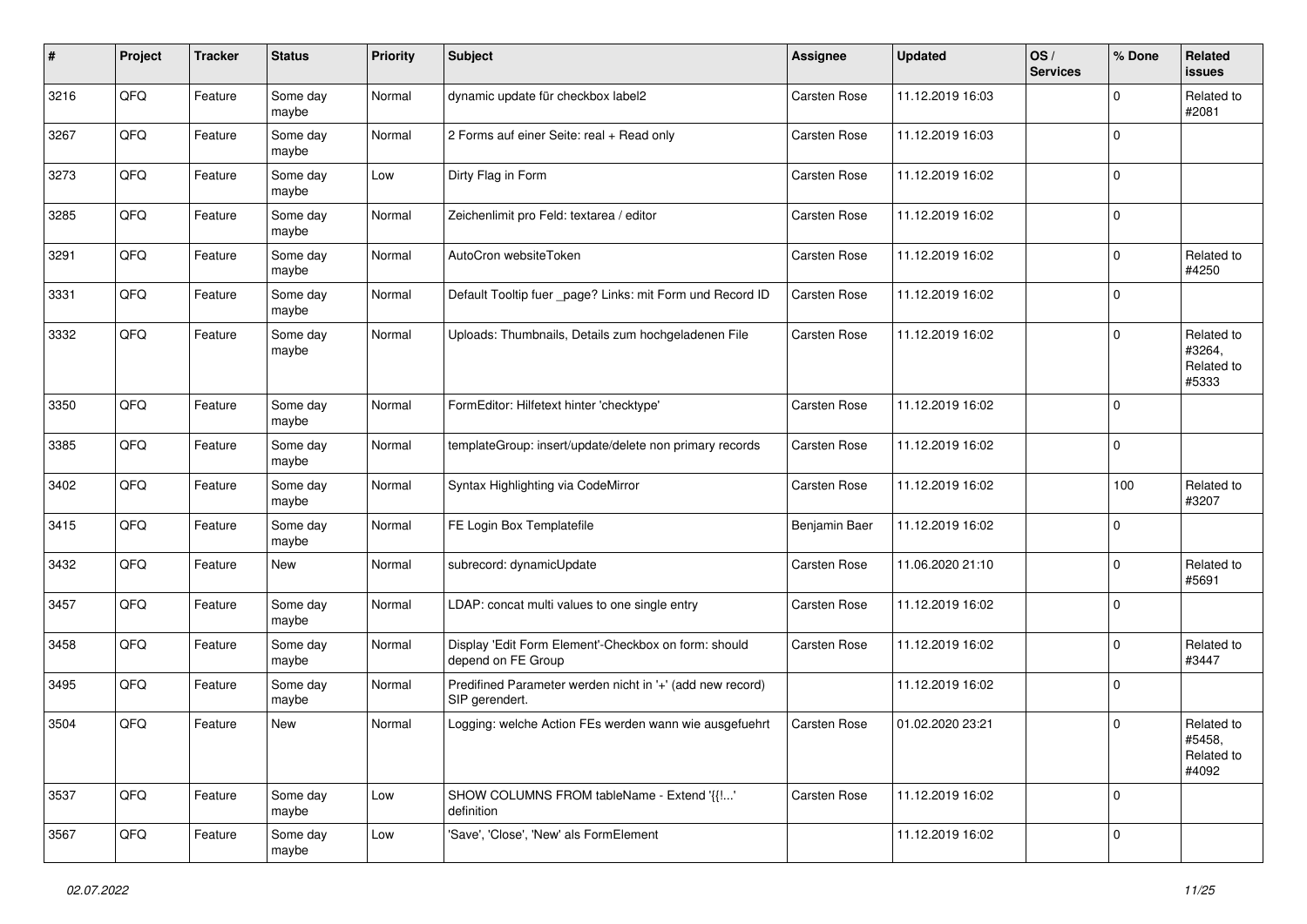| $\pmb{\#}$ | Project | <b>Tracker</b> | <b>Status</b>     | <b>Priority</b> | <b>Subject</b>                                                                                                                                           | Assignee            | <b>Updated</b>   | OS/<br><b>Services</b> | % Done      | Related<br><b>issues</b> |
|------------|---------|----------------|-------------------|-----------------|----------------------------------------------------------------------------------------------------------------------------------------------------------|---------------------|------------------|------------------------|-------------|--------------------------|
| 3617       | QFQ     | Feature        | Some day<br>maybe | Normal          | Load javascripts at bottom                                                                                                                               |                     | 11.12.2019 16:02 |                        | $\Omega$    |                          |
| 3646       | QFQ     | Feature        | Some day<br>maybe | Normal          | Moeglichkeit HTML Tags in Reports auszugeben (zu<br>enkodieren: htmlspecialchars)                                                                        |                     | 11.12.2019 16:02 |                        | $\Omega$    | Related to<br>#14320     |
| 3666       | QFQ     | Feature        | Some day<br>maybe | Normal          | a) Performance Messung: mysql_real_escape_string() im<br>Vergleich zu str_replace(), b) doppeltes Aufrufen von<br>mysql real escape string()             | Carsten Rose        | 11.12.2019 16:02 |                        | $\mathbf 0$ |                          |
| 3677       | QFQ     | Feature        | Some day<br>maybe | Normal          | wkhtmltopdf: FE User access prohibited, if client IP changes<br>\$TYPO3_CONF_VARS[FE][lockIP]                                                            | Carsten Rose        | 11.12.2019 16:02 |                        | $\mathbf 0$ |                          |
| 3692       | QFQ     | Feature        | Some day<br>maybe | Normal          | QFQ Webseite                                                                                                                                             | Benjamin Baer       | 11.12.2019 16:02 |                        | $\mathbf 0$ | Related to<br>#5033      |
| 3708       | QFQ     | Feature        | Some day<br>maybe | Normal          | Form: input - 'specialchars', 'none'  gewisse tags<br>erlauben, andere verbieten                                                                         | <b>Carsten Rose</b> | 11.12.2019 16:02 |                        | $\mathbf 0$ | Related to<br>#14320     |
| 3727       | QFQ     | Feature        | New               | High            | Security: Session Hijacking erschweren                                                                                                                   | Carsten Rose        | 03.05.2021 21:14 |                        | $\mathsf 0$ |                          |
| 3848       | QFQ     | Feature        | Some day<br>maybe | High            | Antivirus check fuer Upload files in qfq?                                                                                                                | Carsten Rose        | 03.05.2021 21:14 |                        | $\mathbf 0$ | Related to<br>#4131      |
| 3864       | QFQ     | Feature        | New               | Normal          | Encrypt / decrypt field                                                                                                                                  | Enis Nuredini       | 30.06.2022 16:29 |                        | $\mathbf 0$ |                          |
| 3867       | QFQ     | Feature        | Priorize          | Normal          | Readonly Formular: Template Groups add/delete<br>ausbeldnen                                                                                              | Carsten Rose        | 05.05.2021 22:12 |                        | $\mathbf 0$ |                          |
| 3877       | QFQ     | Feature        | Some day<br>maybe | Normal          | FormEditor: die Felder die aktuell nicht gebraucht werden<br>nur auf readonly/disabled setzen (nicht ausblenden > das<br>irritiert.                      | Carsten Rose        | 11.12.2019 16:03 |                        | $\mathbf 0$ |                          |
| 3878       | QFQ     | Feature        | Some day<br>maybe | Normal          | Form 'FormElement': Spalte 'name' typeAhead mit<br>Spaltennamen der Primarytable.                                                                        |                     | 11.12.2019 16:03 |                        | $\mathbf 0$ |                          |
| 3879       | QFQ     | Feature        | Some day<br>maybe | Normal          | Form 'FormElement': Beim Feld 'name' rechts in der Notiz<br>einen Link einblenden - a) aktuelle Definition anzeigen, b)<br>Spalte in der Tabelle anlegen |                     | 11.12.2019 16:03 |                        | $\mathbf 0$ |                          |
| 3880       | QFQ     | Feature        | Some day<br>maybe | Normal          | Form 'Form': anlegen einer Tabelle                                                                                                                       |                     | 14.01.2021 10:12 |                        | $\mathbf 0$ |                          |
| 3900       | QFQ     | Feature        | Some day<br>maybe | Normal          | Extend documentation of 'Copy / Paste'                                                                                                                   | Carsten Rose        | 11.12.2019 16:03 |                        | $\Omega$    | Related to<br>#3899      |
| 3905       | QFQ     | Feature        | Some day<br>maybe | Normal          | Documentation: Best Practice anhand eines Online<br>Bewerbungstools                                                                                      | Carsten Rose        | 11.12.2019 16:03 |                        | $\Omega$    |                          |
| 3941       | QFQ     | Feature        | Some day<br>maybe | Normal          | sglAfter: es sollten mehrere moeglich sein                                                                                                               | Carsten Rose        | 11.12.2019 16:03 |                        | $\Omega$    | Related to<br>#3942      |
| 3942       | QFQ     | Feature        | Some day<br>maybe | Normal          | Action Elemente: neu generierte IDs via FE weitergeben                                                                                                   | Carsten Rose        | 11.12.2019 16:03 |                        | $\mathbf 0$ | Related to<br>#3941      |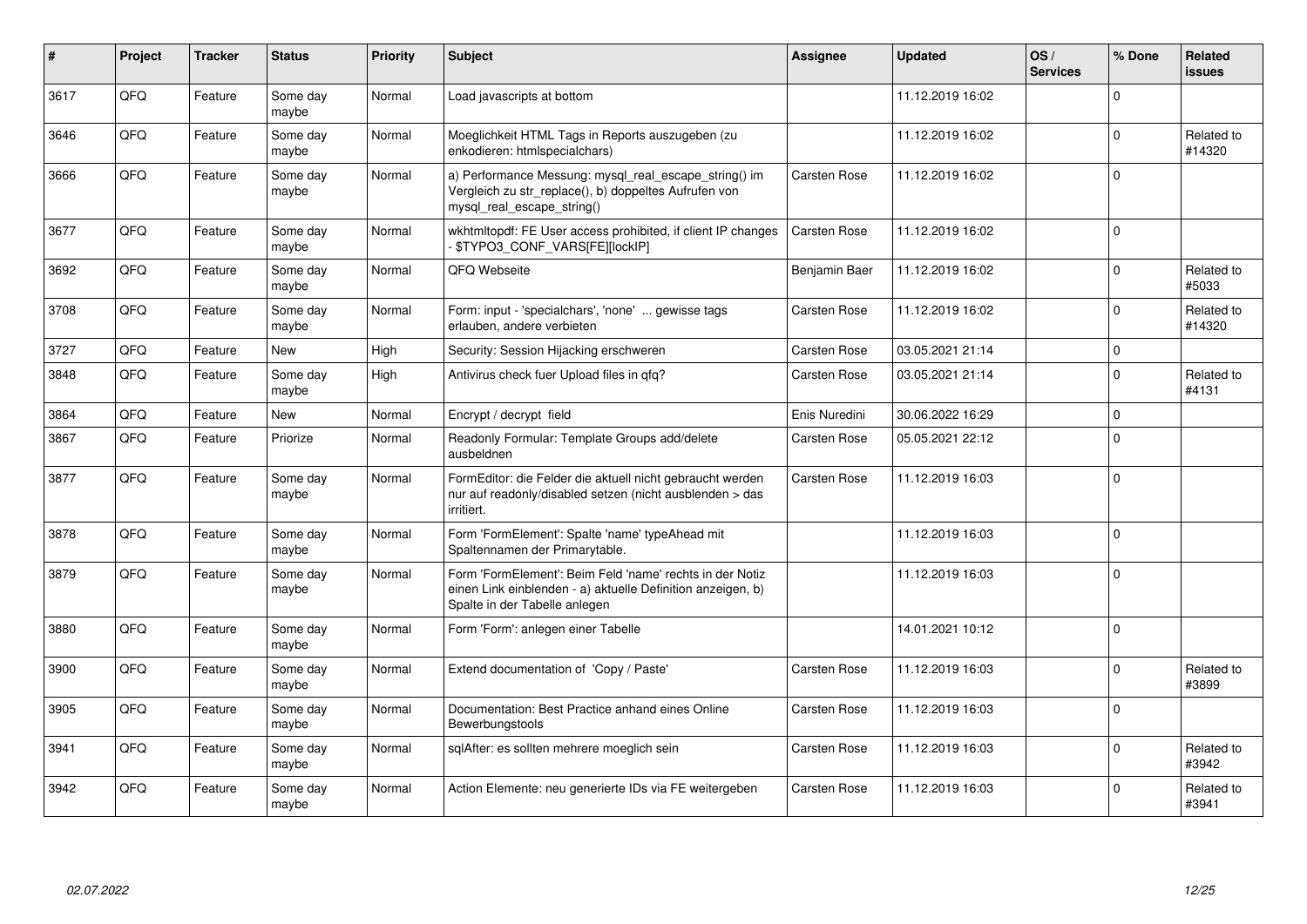| $\pmb{\#}$ | Project | <b>Tracker</b> | <b>Status</b>     | <b>Priority</b> | <b>Subject</b>                                                                                                          | Assignee            | <b>Updated</b>   | OS/<br><b>Services</b> | % Done      | Related<br><b>issues</b>                    |
|------------|---------|----------------|-------------------|-----------------|-------------------------------------------------------------------------------------------------------------------------|---------------------|------------------|------------------------|-------------|---------------------------------------------|
| 3947       | QFQ     | Feature        | Some day<br>maybe | Normal          | Attack detectect: logout current user                                                                                   | Carsten Rose        | 11.12.2019 16:03 |                        | $\mathbf 0$ | Related to<br>#5458,<br>Related to<br>#6299 |
| 3967       | QFQ     | Feature        | Some day<br>maybe | High            | Report: Checkbox, Radio, Dropdown, Input welches ohne<br>Submit funktioniert - 'Inline-Form'                            | Carsten Rose        | 03.05.2021 21:14 |                        | $\mathbf 0$ |                                             |
| 3990       | QFQ     | Feature        | Some day<br>maybe | High            | custom class definition: add space automatically                                                                        | Carsten Rose        | 03.05.2021 21:14 |                        | $\Omega$    |                                             |
| 3991       | QFQ     | Feature        | Some day<br>maybe | Normal          | report: Columnname '_skipWrap' skips 'fbeg', 'fend'                                                                     | Carsten Rose        | 11.12.2019 16:03 |                        | $\Omega$    |                                             |
| 4018       | QFQ     | Feature        | New               | Normal          | typeahead: long query parameter / answer triggers 'Attack<br>detected' and purges current SIP storage.                  | Carsten Rose        | 29.06.2022 22:46 |                        | $\mathbf 0$ | Related to<br>#9077                         |
| 4023       | QFQ     | Feature        | New               | Normal          | prepared statements - FE action: salveld, sqllnsert,<br>sqlUpdate, sqlDelete, sqlBefore, sqlAfter                       | Carsten Rose        | 11.12.2019 16:15 |                        | $\mathbf 0$ |                                             |
| 4026       | QFQ     | Feature        | Some day<br>maybe | Normal          | sglLog.sgl: log number of FE.id                                                                                         | Carsten Rose        | 11.12.2019 16:03 |                        | $\mathbf 0$ | Related to<br>#5458                         |
| 4027       | QFQ     | Feature        | Some day<br>maybe | Normal          | Missing: orange 'check' / 'bullet'                                                                                      |                     | 11.12.2019 16:03 |                        | $\mathbf 0$ |                                             |
| 4050       | QFQ     | Feature        | <b>New</b>        | Normal          | sql.log: 1) FormElement ID which causes a specific action,<br>2) Result in the same row.                                | <b>Carsten Rose</b> | 15.04.2020 11:35 |                        | $\mathbf 0$ | Related to<br>#5458                         |
| 4082       | QFQ     | Feature        | <b>New</b>        | Normal          | Dynamic Update: modeSql - useful default                                                                                | Carsten Rose        | 01.02.2020 23:22 |                        | $\mathbf 0$ |                                             |
| 4194       | QFQ     | Feature        | In Progress       | Normal          | Bootstrap 4 ist jetzt offiziel                                                                                          |                     | 03.05.2021 20:47 |                        | $\mathbf 0$ | Related to<br>#10114                        |
| 4197       | QFQ     | Feature        | Some day<br>maybe | Normal          | Unit Test fuer JSON Stream von QuickFormQuery.php ><br>doForm()                                                         | Carsten Rose        | 11.12.2019 16:03 |                        | $\mathbf 0$ |                                             |
| 4250       | QFQ     | Feature        | <b>New</b>        | Normal          | AutoCron in QFQ via PHP                                                                                                 | Carsten Rose        | 01.02.2020 23:21 |                        | $\mathbf 0$ | Related to<br>#3292,<br>Related to<br>#3291 |
| 4258       | QFQ     | Feature        | Some day<br>maybe | High            | <b>System Defaults: Forms</b>                                                                                           | Carsten Rose        | 03.05.2021 21:14 |                        | $\Omega$    |                                             |
| 4259       | QFQ     | Feature        | Some day<br>maybe | Normal          | Instant trigger a cron job                                                                                              | Carsten Rose        | 11.12.2019 16:03 |                        | $\mathbf 0$ |                                             |
| 4330       | QFQ     | Feature        | Some day<br>maybe | Normal          | Error Message: report missing {{ / }} in sqlUpdate, sqlInsert,<br>sglDelete, sglAfter, sglBefore in FE action elements. | Carsten Rose        | 01.02.2020 23:20 |                        | $\mathbf 0$ |                                             |
| 4343       | QFQ     | Feature        | Some day<br>maybe | Normal          | Link: Classifier to add 'attributes'                                                                                    | Carsten Rose        | 01.02.2020 23:20 |                        | $\mathbf 0$ | Related to<br>#14077                        |
| 4349       | QFQ     | Feature        | Some day<br>maybe | Normal          | link download: downloaded external URL to<br>deliver/concatenate - check mimetipe and handle it correctly               | Carsten Rose        | 11.12.2019 16:02 |                        | $\mathbf 0$ |                                             |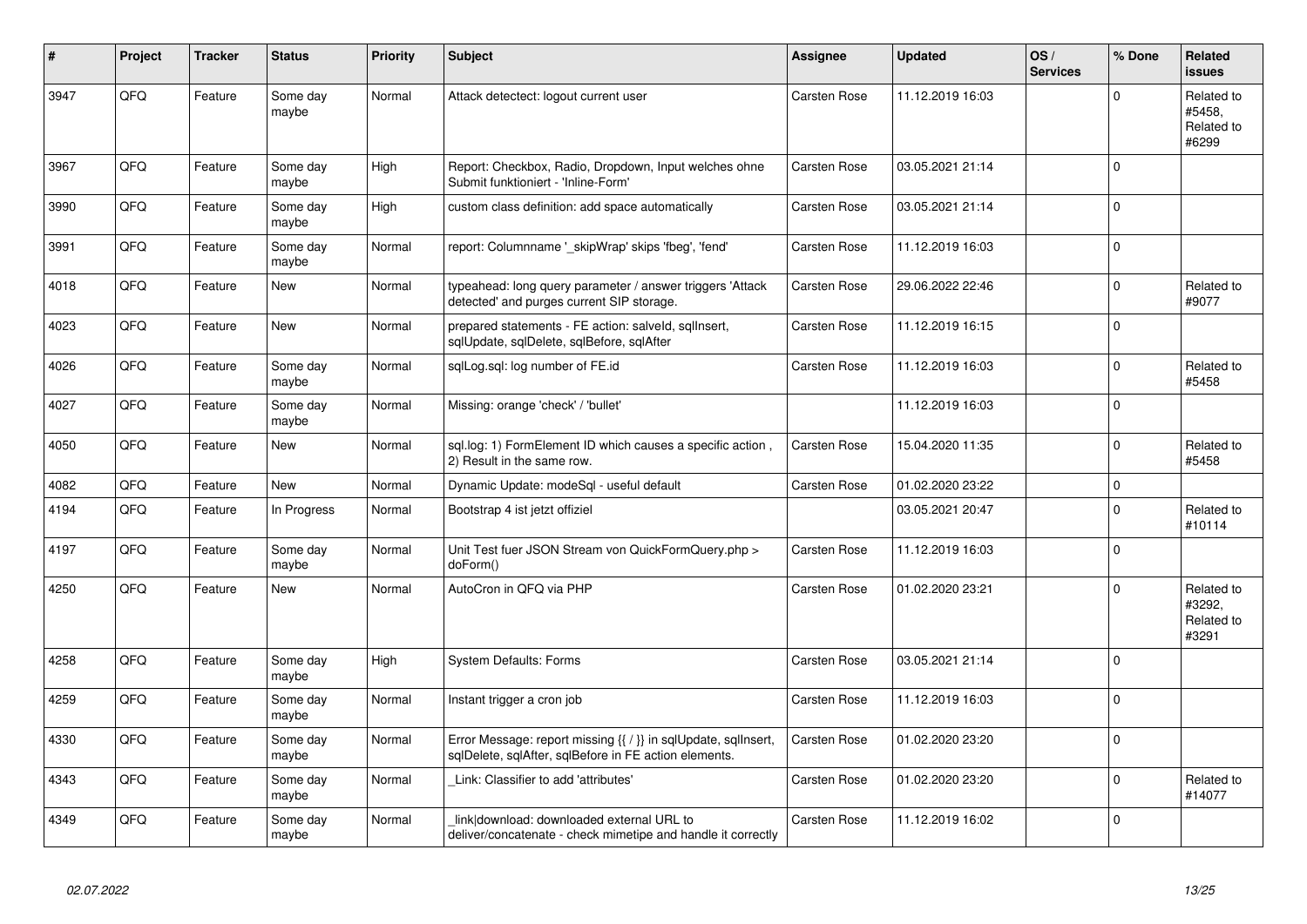| ∦    | Project | <b>Tracker</b> | <b>Status</b>     | <b>Priority</b> | <b>Subject</b>                                                                                                                                                | Assignee      | <b>Updated</b>   | OS/<br><b>Services</b> | % Done      | Related<br>issues                           |
|------|---------|----------------|-------------------|-----------------|---------------------------------------------------------------------------------------------------------------------------------------------------------------|---------------|------------------|------------------------|-------------|---------------------------------------------|
| 4365 | QFQ     | Feature        | Some day<br>maybe | Normal          | Multi Language: new way of config                                                                                                                             | Carsten Rose  | 01.02.2020 23:20 |                        | $\mathbf 0$ |                                             |
| 4413 | QFQ     | Feature        | New               | Normal          | fieldset: show/hidden, modeSql, dynamicUpdate                                                                                                                 | Carsten Rose  | 09.02.2022 15:19 |                        | $\mathbf 0$ |                                             |
| 4420 | QFQ     | Feature        | Some day<br>maybe | Normal          | Client: Local Storage - store the changes of a form, local in<br>the browser.                                                                                 | Benjamin Baer | 11.12.2019 16:02 |                        | $\mathbf 0$ |                                             |
| 4433 | QFQ     | Feature        | Some day<br>maybe | Normal          | Log when SIP will be destroyed by QFQ for any (security)<br>reason                                                                                            |               | 01.02.2020 23:20 |                        | $\mathbf 0$ | Related to<br>#4432,<br>Related to<br>#5458 |
| 4435 | QFQ     | Feature        | Some day<br>maybe | Normal          | Report: striptags - specify allowed tags                                                                                                                      |               | 01.02.2020 23:20 |                        | $\mathbf 0$ |                                             |
| 4439 | QFQ     | Feature        | Some day<br>maybe | Normal          | Log: report all actions fired by an FE Element, incl. the<br>original directive (slaveld, sqllnsert, )                                                        |               | 01.02.2020 23:20 |                        | $\mathbf 0$ | Related to<br>#4432,<br>Related to<br>#5458 |
| 4440 | QFQ     | Feature        | Some day<br>maybe | Normal          | Manual.rst: explain how to. expand PHP Session to 4h                                                                                                          |               | 11.12.2019 16:02 |                        | $\mathbf 0$ |                                             |
| 4442 | QFQ     | Feature        | Some day<br>maybe | Normal          | Special Column Name: _link - new symbol G (Glyph) to<br>choose any available symbol                                                                           |               | 11.12.2019 16:02 |                        | $\mathbf 0$ |                                             |
| 4443 | QFQ     | Feature        | Some day<br>maybe | Normal          | Form: multiple secondary tables                                                                                                                               |               | 01.02.2020 23:20 |                        | $\mathbf 0$ |                                             |
| 4444 | QFQ     | Feature        | Some day<br>maybe | Normal          | FE.type=upload: detect mime type                                                                                                                              |               | 11.12.2019 16:02 |                        | $\mathbf 0$ | Related to<br>#4303                         |
| 4445 | QFQ     | Feature        | Some day<br>maybe | Normal          | template group: Option to simulate fieldset                                                                                                                   |               | 28.06.2021 14:11 |                        | $\mathbf 0$ |                                             |
| 4446 | QFQ     | Feature        | Some day<br>maybe | Normal          | New FE get same feldContainerId as last modifed FE                                                                                                            |               | 01.02.2020 23:20 |                        | $\mathbf 0$ |                                             |
| 4536 | QFQ     | Feature        | Some day<br>maybe | Normal          | FE upload: problem with delete if mutliple uploads an<br>FE.name="                                                                                            |               | 01.02.2020 23:20 |                        | $\mathbf 0$ |                                             |
| 4551 | QFQ     | Feature        | Some day<br>maybe | Normal          | Set 'pills' via dynamicUpdate to show/hide/disabled                                                                                                           |               | 01.02.2020 23:20 |                        | $\mathbf 0$ | Related to<br>#3752                         |
| 4606 | QFQ     | Feature        | Some day<br>maybe | Normal          | link: qualifier to render bootstrap button                                                                                                                    | Carsten Rose  | 01.02.2020 23:19 |                        | $\mathbf 0$ |                                             |
| 4626 | QFQ     | Feature        | Some day<br>maybe | Normal          | Mobile View: 'classBody=qfq-form-right' makes no sense                                                                                                        |               | 01.02.2020 23:20 |                        | 0           |                                             |
| 4627 | QFQ     | Feature        | Some day<br>maybe | Normal          | dbupdate: all tables - check 'create', 'modified' if it is possible<br>to change to default 'CURRENT TIMESTAMP' and modified<br>'ON UPDATE CURRENT_TIMESTAMP' |               | 01.02.2020 23:20 |                        | $\mathbf 0$ |                                             |
| 4640 | QFQ     | Feature        | Some day<br>maybe | Normal          | Rename System Forms                                                                                                                                           |               | 01.02.2020 23:20 |                        | $\mathbf 0$ |                                             |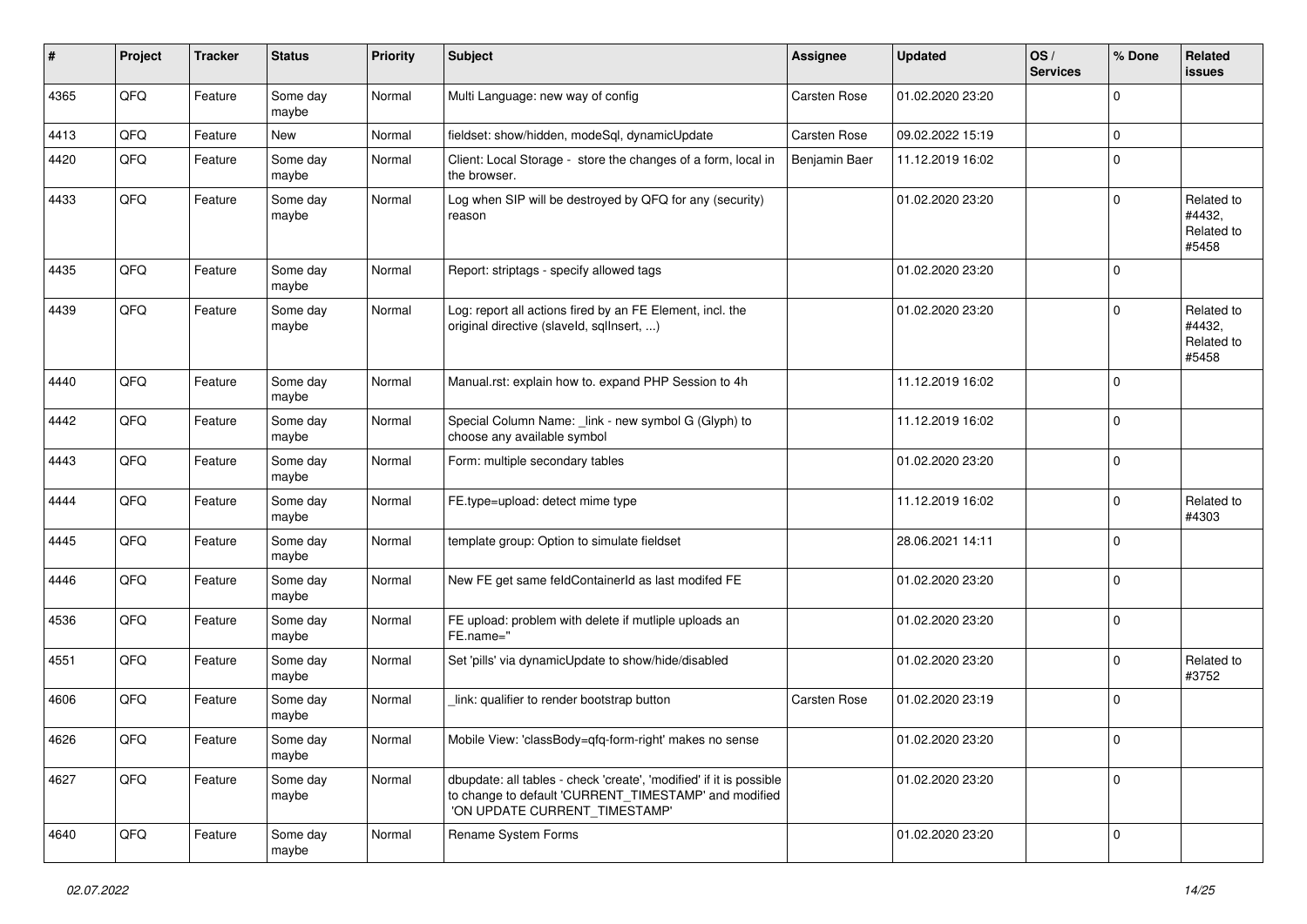| $\pmb{\sharp}$ | Project | <b>Tracker</b> | <b>Status</b>     | <b>Priority</b> | <b>Subject</b>                                                                                     | Assignee      | <b>Updated</b>   | OS/<br><b>Services</b> | % Done      | Related<br><b>issues</b> |
|----------------|---------|----------------|-------------------|-----------------|----------------------------------------------------------------------------------------------------|---------------|------------------|------------------------|-------------|--------------------------|
| 4650           | QFQ     | Feature        | Some day<br>maybe | Normal          | Convert html to doc/rtf                                                                            | Carsten Rose  | 01.02.2020 23:20 |                        | $\Omega$    | Related to<br>#10704     |
| 4652           | QFQ     | Feature        | Some day<br>maybe | Normal          | UZH CD: Weiterleitung auf benutzerdefinierte 403/404 Seite                                         | Carsten Rose  | 01.02.2020 23:20 |                        | $\Omega$    |                          |
| 4719           | QFQ     | Feature        | Some day<br>maybe | Normal          | Custom Message in Client in case of 'Browser tab close,<br>modification will be lost'              |               | 01.02.2020 23:20 |                        | $\mathbf 0$ |                          |
| 4757           | QFQ     | Feature        | Some day<br>maybe | Normal          | Test subrecord: download links ok? Links ok?                                                       | Carsten Rose  | 01.02.2020 23:20 |                        | $\Omega$    |                          |
| 4816           | QFQ     | Feature        | Some day<br>maybe | Normal          | Templates for QFQ Reports (Tables, Radios, )                                                       |               | 01.02.2020 23:20 |                        | $\Omega$    |                          |
| 4839           | QFQ     | Feature        | Some day<br>maybe | Normal          | qfq-handle in <head> Abschnitt</head>                                                              | Carsten Rose  | 11.12.2019 16:02 |                        | l o         |                          |
| 4869           | QFQ     | Feature        | Some day<br>maybe | Normal          | Dynamic Update (show, hide, readonly?, required?) for<br><b>Template Group Elements</b>            | Carsten Rose  | 01.02.2020 23:19 |                        | $\Omega$    | Related to<br>#4865      |
| 4872           | QFQ     | Feature        | Some day<br>maybe | Normal          | Fields of Typo3 page available in STORE_TYPO3                                                      | Carsten Rose  | 01.02.2020 23:19 |                        | $\Omega$    |                          |
| 4956           | QFQ     | Feature        | Some day<br>maybe | Normal          | Sendmail: Benutzerdefinierte Headers                                                               | Carsten Rose  | 11.12.2019 16:02 |                        | $\mathbf 0$ |                          |
| 4974           | QFQ     | Feature        | Some day<br>maybe | Normal          | Long polling - inform all listening clients of changes                                             |               | 11.12.2019 16:02 |                        | $\Omega$    |                          |
| 5024           | QFQ     | Feature        | Some day<br>maybe | Normal          | Fabric: Generate PDF with edits                                                                    | Benjamin Baer | 01.02.2020 23:20 |                        | $\Omega$    | Related to<br>#10704     |
| 5129           | QFQ     | Feature        | Some day<br>maybe | Normal          | Reports: SQL fuer x Achse und y Achse                                                              |               | 11.12.2019 16:02 |                        | $\mathbf 0$ |                          |
| 5131           | QFQ     | Feature        | New               | Normal          | Activate Spin Gear ('wait/busy' indicator) via LINK attribute                                      | Carsten Rose  | 01.02.2020 23:21 |                        | $\mathbf 0$ |                          |
| 5132           | QFQ     | Feature        | Some day<br>maybe | Normal          | Error Message sendmail missing attachment: more details                                            | Carsten Rose  | 01.02.2020 23:19 |                        | $\mathbf 0$ |                          |
| 5160           | QFQ     | Feature        | Some day<br>maybe | Normal          | QFQ collaborative / together.js, ShareJS, y-js, collaborative,                                     |               | 11.12.2019 16:02 |                        | $\Omega$    |                          |
| 5342           | QFQ     | Feature        | Some day<br>maybe | Normal          | link - with HTML Attributes                                                                        |               | 01.02.2020 23:20 |                        | $\Omega$    | Related to<br>#14077     |
| 5345           | QFQ     | Feature        | New               | Normal          | Report: UPDATE / INSERT / DELETE statements should<br>trigger subqueries, depending on the result. | Carsten Rose  | 27.05.2020 16:11 |                        | $\Omega$    |                          |
| 5366           | QFQ     | Feature        | Priorize          | Normal          | Saving with keyboard shortcuts                                                                     | Benjamin Baer | 21.03.2022 09:47 |                        | $\mathbf 0$ |                          |
| 5389           | QFQ     | Feature        | Some day<br>maybe | Normal          | QFQ Design: Multline label / note                                                                  | Benjamin Baer | 01.02.2020 23:19 |                        | $\mathbf 0$ |                          |
| 5428           | QFQ     | Feature        | Some day<br>maybe | Normal          | secure thumbnail: late render on access.                                                           | Carsten Rose  | 01.02.2020 23:20 |                        | $\Omega$    |                          |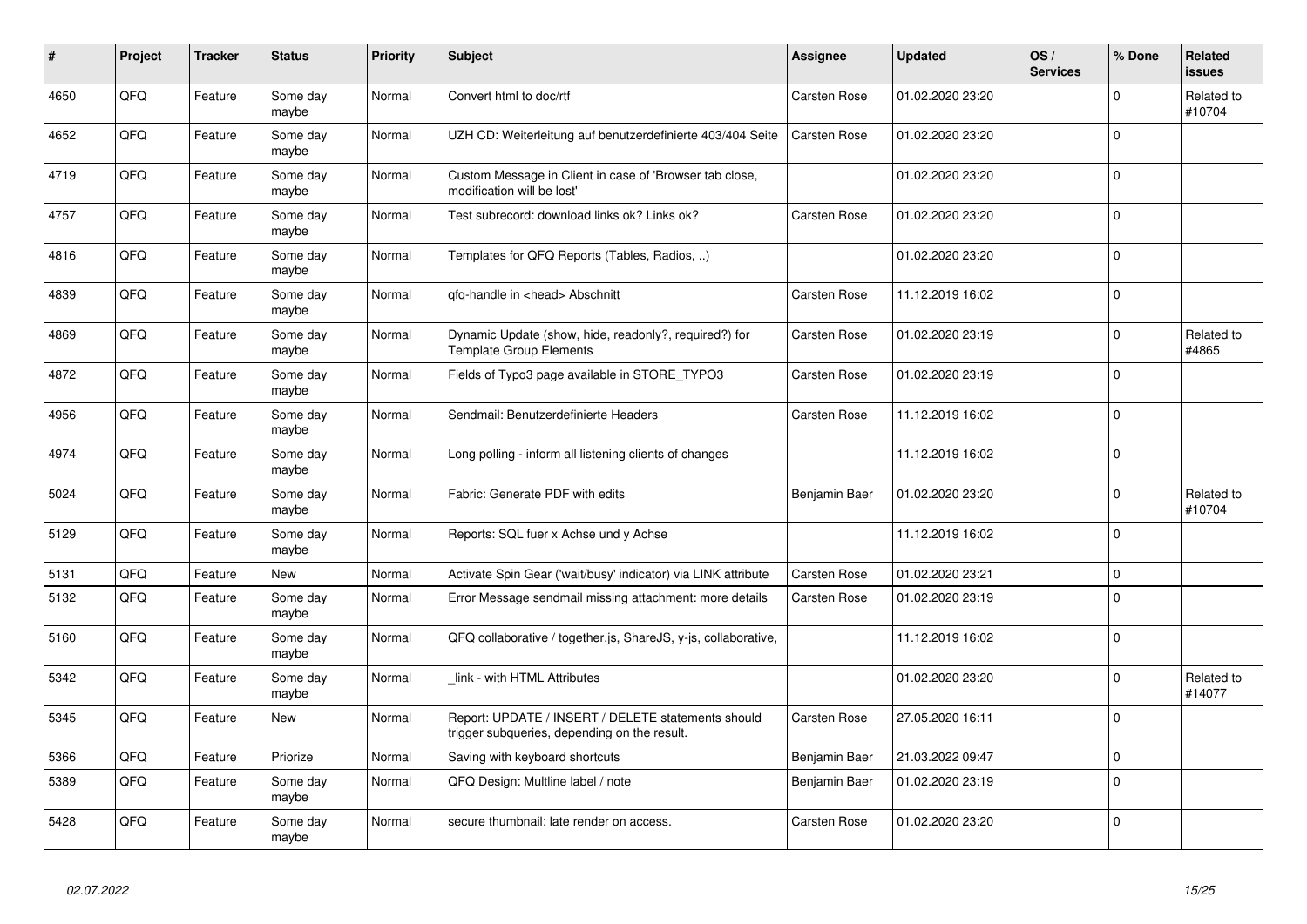| #    | Project | <b>Tracker</b> | <b>Status</b>     | <b>Priority</b> | <b>Subject</b>                                                                    | <b>Assignee</b> | <b>Updated</b>   | OS/<br><b>Services</b> | % Done      | Related<br><b>issues</b>                    |
|------|---------|----------------|-------------------|-----------------|-----------------------------------------------------------------------------------|-----------------|------------------|------------------------|-------------|---------------------------------------------|
| 5452 | QFQ     | Feature        | Some day<br>maybe | Normal          | Thumbnails from PDF: bad quality                                                  |                 | 01.02.2020 23:20 |                        | $\mathbf 0$ |                                             |
| 5455 | QFQ     | Feature        | Some day<br>maybe | Normal          | Mail Redirects grld abhaengig                                                     |                 | 01.02.2020 23:20 |                        | $\mathbf 0$ |                                             |
| 5480 | QFQ     | Feature        | Some day<br>maybe | Normal          | QFQ: Dokumentation mit Screenshots versehen                                       | Carsten Rose    | 01.02.2020 23:20 |                        | $\mathbf 0$ | Related to<br>#9879                         |
| 5548 | QFQ     | Feature        | Some day<br>maybe | Normal          | 801 Textfiles/Scriptfiles als Thumbnail                                           | Carsten Rose    | 07.03.2022 16:26 |                        | $\mathbf 0$ |                                             |
| 5562 | QFQ     | Feature        | Priorize          | Normal          | Drag'n'Drop fuer Uploads                                                          | Benjamin Baer   | 21.03.2022 09:52 |                        | $\mathbf 0$ | Related to<br>#9706                         |
| 5579 | QFQ     | Feature        | Some day<br>maybe | Normal          | Enhance Doc / Presentation: variable type 'link column type'                      | Carsten Rose    | 01.02.2020 23:19 |                        | $\mathbf 0$ |                                             |
| 5665 | QFQ     | Feature        | Some day<br>maybe | Normal          | Versuch das '{{!' nicht mehr noetig ist.                                          | Carsten Rose    | 01.02.2020 23:20 |                        | $\mathbf 0$ | Related to<br>#7432,<br>Related to<br>#7434 |
| 5695 | QFQ     | Feature        | In Progress       | Normal          | Multiform                                                                         | Carsten Rose    | 02.01.2021 18:38 |                        | $\mathbf 0$ |                                             |
| 5715 | QFQ     | Feature        | New               | High            | PDF Caching                                                                       | Carsten Rose    | 03.05.2021 21:14 |                        | $\mathbf 0$ | Related to<br>#5851,<br>Related to<br>#6357 |
| 5782 | QFQ     | Feature        | New               | Normal          | NextCloud API                                                                     | Carsten Rose    | 01.02.2020 10:02 |                        | $\mathbf 0$ |                                             |
| 5783 | QFQ     | Feature        | Some day<br>maybe | Normal          | <b>BPMN View/Edit</b>                                                             |                 | 11.12.2019 16:02 |                        | $\mathbf 0$ |                                             |
| 5805 | QFQ     | Feature        | Some day<br>maybe | Normal          | TypeAHead SQL value instead of key stored                                         |                 | 01.02.2020 23:19 |                        | $\mathbf 0$ | Related to<br>#5444                         |
| 5850 | QFQ     | Feature        | Some day<br>maybe | Normal          | Deployment: In QFQ Doc best practice fuer zeitgemaesses<br>Deployment beschreiben |                 | 01.02.2020 23:20 |                        | $\mathbf 0$ |                                             |
| 5851 | QFQ     | Feature        | Some day<br>maybe | Normal          | Queue System implementieren: MQTT, RabbitMQ                                       |                 | 01.02.2020 23:20 |                        | $\mathbf 0$ | Related to<br>#5715                         |
| 5852 | QFQ     | Feature        | Some day<br>maybe | Normal          | Logging: mail.log / sql.log - im FE anzeigen und via AJAX<br>aktualisieren        | Carsten Rose    | 01.02.2020 23:19 |                        | $\mathbf 0$ | Related to<br>#5885                         |
| 5892 | QFQ     | Feature        | Some day<br>maybe | Normal          | QFQ should use T3 API to manipulate FE GROUP<br>membership                        |                 | 01.02.2020 23:20 |                        | $\mathbf 0$ |                                             |
| 5893 | QFQ     | Feature        | Some day<br>maybe | Normal          | Edit on double-click                                                              |                 | 01.02.2020 23:19 |                        | $\mathbf 0$ | Related to<br>#5894                         |
| 5894 | QFO     | Feature        | Feedback          | Normal          | Typeahead in Report: show/hide rows dynamically                                   | Carsten Rose    | 18.02.2022 08:50 |                        | $\mathsf 0$ | Related to<br>#5893,<br>Related to<br>#5885 |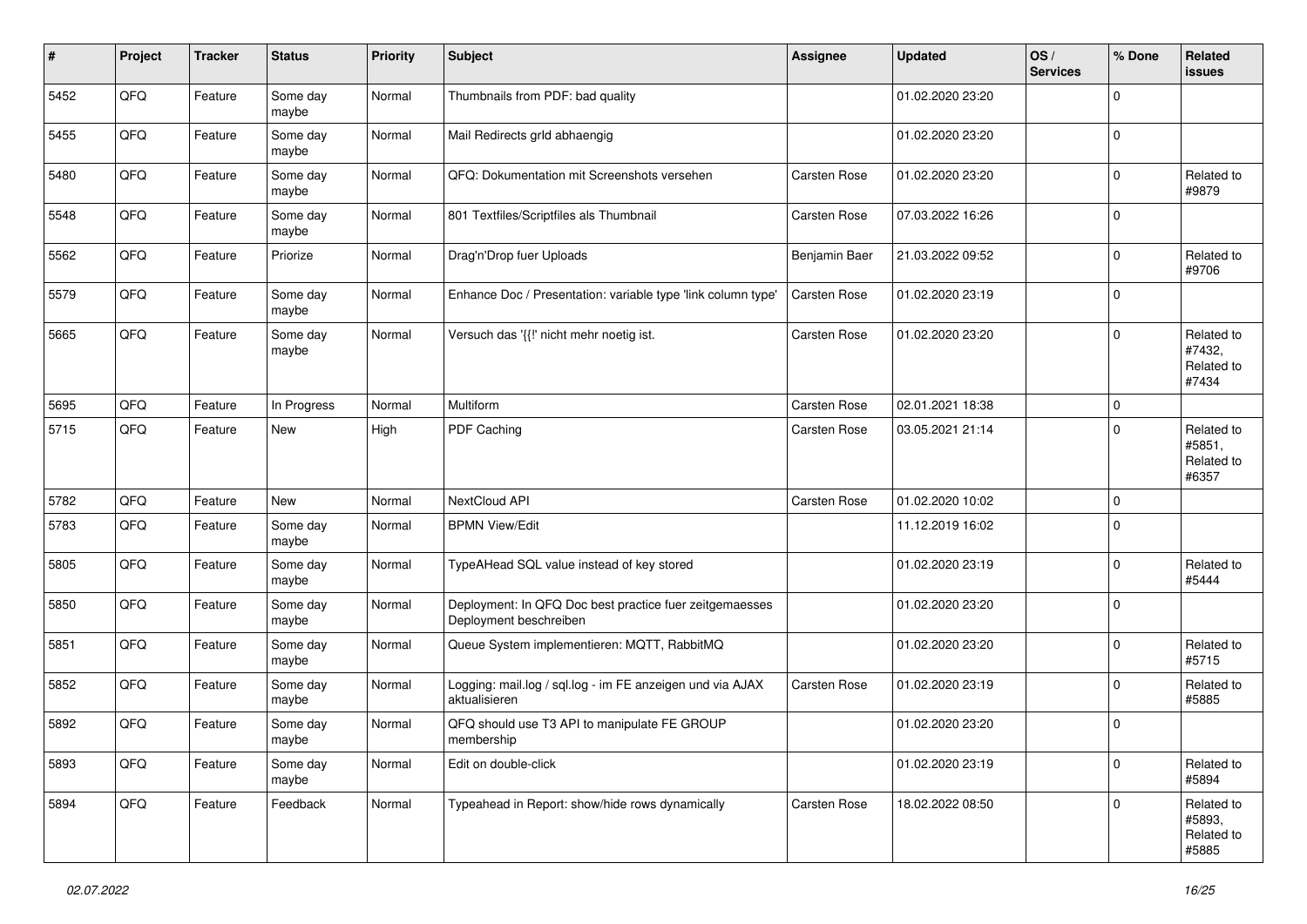| $\sharp$ | Project | <b>Tracker</b> | <b>Status</b>     | <b>Priority</b> | <b>Subject</b>                                                                                        | <b>Assignee</b>     | <b>Updated</b>   | OS/<br><b>Services</b> | % Done      | Related<br><b>issues</b>                    |
|----------|---------|----------------|-------------------|-----------------|-------------------------------------------------------------------------------------------------------|---------------------|------------------|------------------------|-------------|---------------------------------------------|
| 5895     | QFQ     | Feature        | Some day<br>maybe | Normal          | Tutorial: List of all QFQ Features                                                                    |                     | 01.02.2020 23:19 |                        | $\Omega$    |                                             |
| 5923     | QFQ     | Feature        | Some day<br>maybe | Normal          | fillStoreSystemBySqlLate                                                                              |                     | 01.02.2020 23:19 |                        | $\mathbf 0$ |                                             |
| 5942     | QFQ     | Feature        | Priorize          | Normal          | 'L' and 'type': append to links, generate via '_link' by using<br>'u:' .                              | Carsten Rose        | 01.02.2020 10:13 |                        | $\Omega$    |                                             |
| 5983     | QFQ     | Feature        | Some day<br>maybe | Normal          | Form Submit (save & update): normalize date/-time FE                                                  | <b>Carsten Rose</b> | 01.02.2020 23:19 |                        | $\mathbf 0$ |                                             |
| 6083     | QFQ     | Feature        | Some day<br>maybe | Normal          | Dynamic Update: Value Check via SQL                                                                   |                     | 11.12.2019 16:02 |                        | $\mathbf 0$ |                                             |
| 6084     | QFQ     | Feature        | Some day<br>maybe | Normal          | New escape type: 'D' - convert date                                                                   |                     | 01.02.2020 23:19 |                        | $\Omega$    |                                             |
| 6224     | QFQ     | Feature        | Priorize          | Normal          | Dynamic update: fade in/out fields                                                                    | Benjamin Baer       | 21.03.2022 09:50 |                        | $\mathbf 0$ |                                             |
| 6250     | QFQ     | Feature        | In Progress       | Normal          | Enhance layout: a) Subrecord, b) Subrecord-Title                                                      | Carsten Rose        | 01.02.2020 23:22 |                        | $\mathbf 0$ | Related to<br>#5391                         |
| 6261     | QFQ     | Feature        | New               | Normal          | Persistent SIP                                                                                        | Carsten Rose        | 12.06.2021 09:07 |                        | $\Omega$    | Related to<br>#10819                        |
| 6288     | QFQ     | Feature        | Some day<br>maybe | Normal          | Best Practice: Erklaeren wie man ein Formular ganz in<br>'weiss' erstellen kann                       |                     | 11.12.2019 16:02 |                        | $\Omega$    |                                             |
| 6289     | QFQ     | Feature        | <b>New</b>        | Normal          | Form: Log                                                                                             | Carsten Rose        | 01.02.2020 23:21 |                        | $\mathbf 0$ |                                             |
| 6292     | QFQ     | Feature        | New               | Normal          | Download: File speichern mit Hash aber original Filename in<br>der Datenbank vermerken fuer Downloads | Carsten Rose        | 01.02.2020 23:21 |                        | $\Omega$    |                                             |
| 6299     | QFQ     | Feature        | Some day<br>maybe | Normal          | Attack detection: log table with invalid SIP access                                                   |                     | 11.12.2019 16:02 |                        | $\mathbf 0$ | Related to<br>#3947                         |
| 6437     | QFQ     | Feature        | New               | Normal          | Neuer Mode Button bei FormElementen                                                                   | Carsten Rose        | 01.02.2020 23:21 |                        | 0           | Related to<br>#9668,<br>Blocked by<br>#9678 |
| 6515     | QFQ     | Feature        | Some day<br>maybe | Normal          | Formular: Felder dynamisch ein/ausblenden                                                             |                     | 11.12.2019 16:02 |                        | $\Omega$    |                                             |
| 6594     | QFQ     | Feature        | New               | Normal          | Excel: on download, check if there is a valid sip                                                     | Carsten Rose        | 01.02.2020 23:21 |                        | $\Omega$    |                                             |
| 6602     | QFQ     | Feature        | New               | Normal          | Formlet: in Report auf Mausklick ein mini-form oeffnen                                                | Carsten Rose        | 11.12.2019 16:16 |                        | 0           |                                             |
| 6609     | QFQ     | Feature        | New               | Normal          | Formlet: JSON API erweitern                                                                           | Carsten Rose        | 01.02.2020 23:21 |                        | 50          |                                             |
| 6704     | QFQ     | Feature        | Some day<br>maybe | Normal          | Upload Mode: Bilder in Notizen rechts sollen aktuellen<br>Upload repräsentieren.                      |                     | 01.02.2020 23:19 |                        | $\mathbf 0$ | Related to<br>#3264                         |
| 6715     | QFQ     | Feature        | Some day<br>maybe | Normal          | Code-Refactoring: dbArray vereinheitlichen                                                            | Carsten Rose        | 11.12.2019 16:02 |                        | 0           |                                             |
| 6723     | QFQ     | Feature        | New               | Normal          | Report QFQ Installation and Version                                                                   | Carsten Rose        | 12.06.2021 09:07 |                        | $\mathbf 0$ |                                             |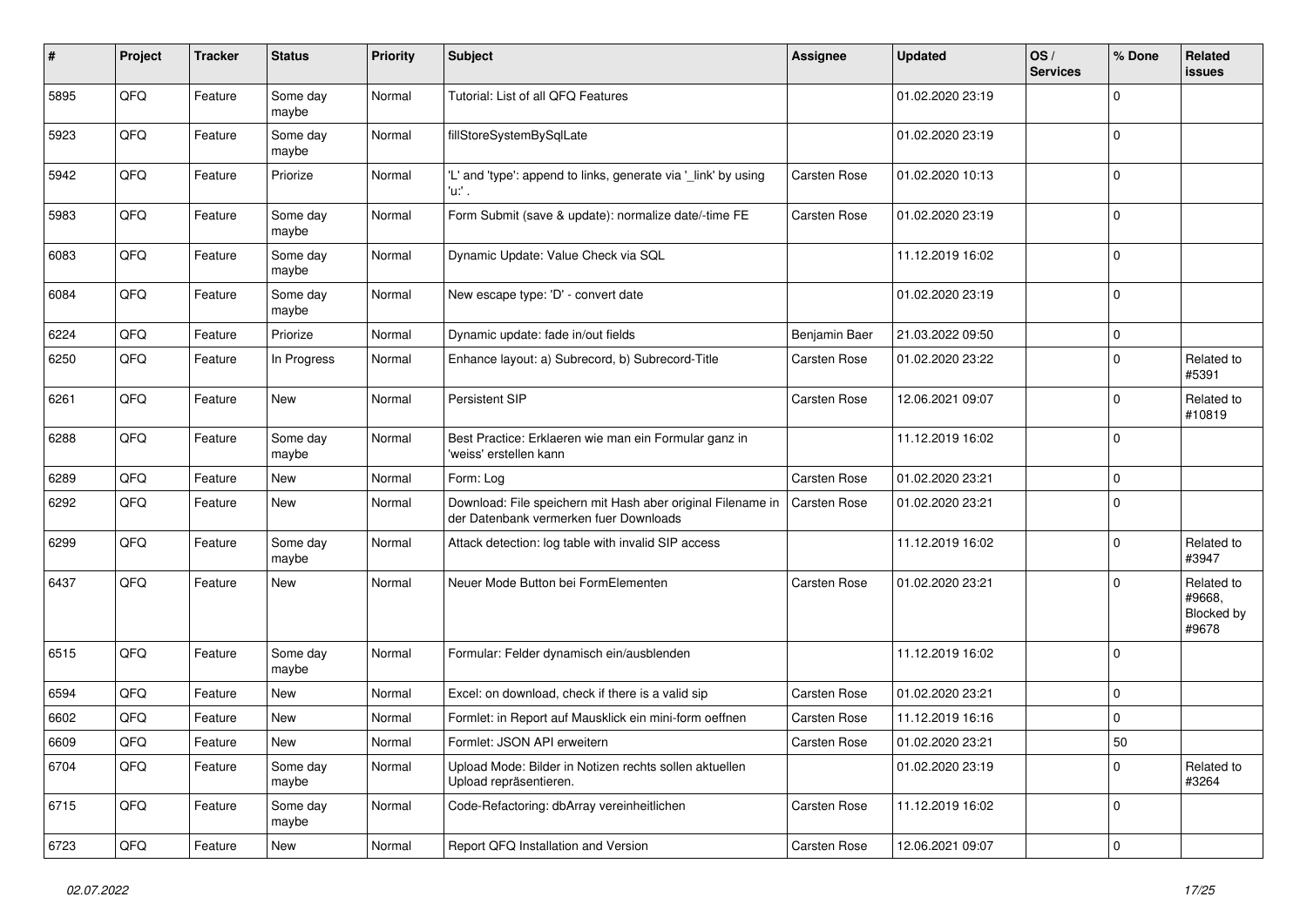| #    | Project | <b>Tracker</b> | <b>Status</b>     | <b>Priority</b> | <b>Subject</b>                                                                                                             | Assignee            | <b>Updated</b>   | OS/<br><b>Services</b> | % Done      | Related<br><b>issues</b>  |
|------|---------|----------------|-------------------|-----------------|----------------------------------------------------------------------------------------------------------------------------|---------------------|------------------|------------------------|-------------|---------------------------|
| 6765 | QFQ     | Feature        | New               | Normal          | Moeglichkeit via QFQ eigene Logs zu schreiben                                                                              | Carsten Rose        | 01.02.2020 23:21 |                        | $\Omega$    |                           |
| 6801 | QFQ     | Feature        | Priorize          | Normal          | Fabric: Maximize / FullIscreen                                                                                             | Benjamin Baer       | 21.03.2022 09:56 |                        | $\Omega$    |                           |
| 6855 | QFQ     | Feature        | New               | Normal          | With {{feUser:U}}!={{feUser:T}}: Save / Delete: only possible<br>with {{feUserSave:U}}='yes' and '{{feUserDelete:U}}='yes' | <b>Carsten Rose</b> | 01.02.2020 23:21 |                        | $\Omega$    |                           |
| 6870 | QFQ     | Feature        | Priorize          | Normal          | Click on 'link' triggers an API call                                                                                       | Benjamin Baer       | 03.01.2022 08:25 |                        | $\Omega$    |                           |
| 6970 | QFQ     | Feature        | Some day<br>maybe | Normal          | tablesorter: default fuer 'sortReset' aendern von 'Ctrl' zu 'Alt'                                                          | Benjamin Baer       | 01.02.2020 23:21 |                        | $\Omega$    |                           |
| 6972 | QFQ     | Feature        | Some day<br>maybe | Normal          | Fabric Clipboard / cross browser tab                                                                                       | Benjamin Baer       | 01.02.2020 23:21 |                        | $\Omega$    |                           |
| 6992 | QFQ     | Feature        | Some day<br>maybe | Normal          | DB exception: Syntax Highlight                                                                                             |                     | 11.12.2019 16:01 |                        | $\Omega$    | Related to<br>#5450       |
| 6998 | QFQ     | Feature        | Priorize          | Normal          | Form: with debug=on show column information as tooltip of<br>column label                                                  | Carsten Rose        | 01.02.2020 10:13 |                        | $\Omega$    |                           |
| 7099 | QFQ     | Feature        | <b>New</b>        | Normal          | Redesign FormEditor                                                                                                        | Carsten Rose        | 01.02.2020 23:21 |                        | 0           |                           |
| 7100 | QFQ     | Feature        | Some day<br>maybe | Normal          | Download: log access, max downloads, time limit                                                                            |                     | 01.02.2020 23:19 |                        | $\Omega$    |                           |
| 7102 | QFQ     | Feature        | New               | Normal          | Comment sign in report: '#' and '--'                                                                                       | Carsten Rose        | 01.02.2020 23:21 |                        | $\Omega$    |                           |
| 7104 | QFQ     | Feature        | Some day<br>maybe | Normal          | Manual: hint about escaping if '\r' appears in mail body                                                                   |                     | 11.12.2019 16:01 |                        | $\Omega$    |                           |
| 7105 | QFQ     | Feature        | Some day<br>maybe | Normal          | Beispiel wie man in einer zweiten Tabelle speichert.                                                                       |                     | 11.12.2019 16:01 |                        | $\Omega$    |                           |
| 7106 | QFQ     | Feature        | Some day<br>maybe | Normal          | Beispiel Nummerierung von Rows in Report                                                                                   |                     | 11.12.2019 16:01 |                        | $\Omega$    |                           |
| 7107 | QFQ     | Feature        | Some day<br>maybe | Normal          | Showcase Registration Tool: Anmeldung / Administration :<br>Liste Anmeldungen / Emaileinaldung                             | Carsten Rose        | 11.12.2019 16:01 |                        | $\mathbf 0$ |                           |
| 7108 | QFQ     | Feature        | Some dav<br>maybe | Normal          | <b>QFQ Wrap Elements</b>                                                                                                   |                     | 11.12.2019 16:01 |                        | $\Omega$    |                           |
| 7109 | QFQ     | Feature        | New               | Normal          | Dynamic Updates: row/element hide                                                                                          | Carsten Rose        | 01.02.2020 23:22 |                        | $\Omega$    | Has<br>duplicate<br>#4081 |
| 7119 | QFQ     | Feature        | New               | Normal          | Upload: scaleDownWidth, scaleDownHeight                                                                                    | Carsten Rose        | 01.02.2020 23:21 |                        | $\mathbf 0$ |                           |
| 7175 | QFQ     | Feature        | New               | Normal          | Upload: md5 hash as filename                                                                                               | Carsten Rose        | 01.02.2020 23:21 |                        | $\Omega$    |                           |
| 7217 | QFQ     | Feature        | Priorize          | Normal          | Download: notice User if ` sip=?` is missing                                                                               | <b>Carsten Rose</b> | 01.02.2020 10:13 |                        | $\Omega$    |                           |
| 7229 | QFQ     | Feature        | Some day<br>maybe | Normal          | New FormElement.type: Button                                                                                               |                     | 01.02.2021 12:32 |                        | $\Omega$    |                           |
| 7239 | QFQ     | Feature        | New               | Normal          | TinyMCE: html tag whitelist                                                                                                | Carsten Rose        | 01.02.2020 23:21 |                        | $\Omega$    | Related to<br>#14320      |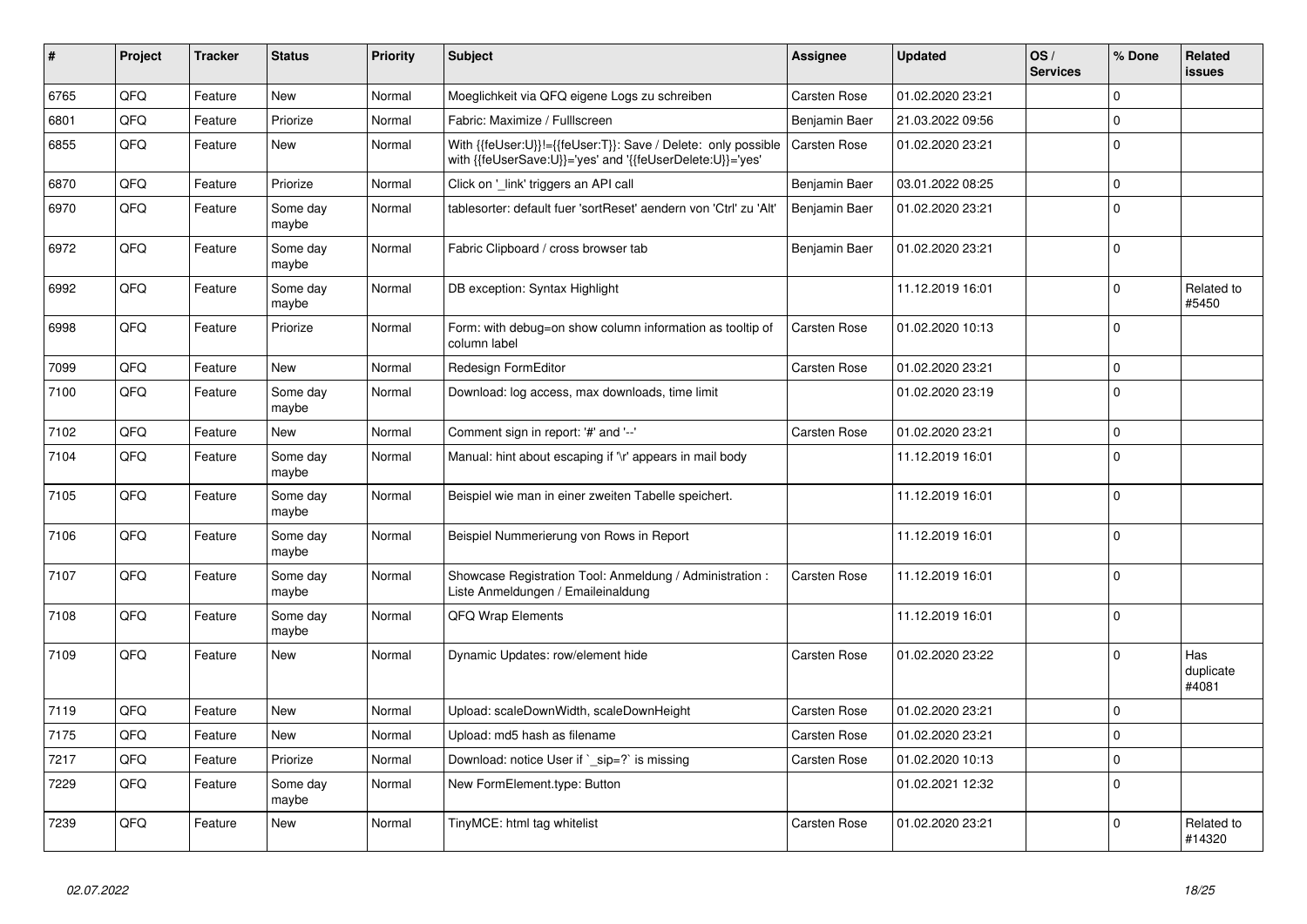| $\sharp$ | Project | <b>Tracker</b> | <b>Status</b>     | <b>Priority</b> | <b>Subject</b>                                                          | <b>Assignee</b> | <b>Updated</b>   | OS/<br><b>Services</b> | % Done      | Related<br>issues                                                      |
|----------|---------|----------------|-------------------|-----------------|-------------------------------------------------------------------------|-----------------|------------------|------------------------|-------------|------------------------------------------------------------------------|
| 7278     | QFQ     | Feature        | Some day<br>maybe | Normal          | Form: Wert vordefinieren der immer gesetzt wird                         |                 | 02.05.2021 09:27 |                        | $\Omega$    |                                                                        |
| 7280     | QFQ     | Feature        | New               | Normal          | recently used table                                                     | Carsten Rose    | 01.02.2020 23:21 |                        | $\mathbf 0$ |                                                                        |
| 7290     | QFQ     | Feature        | Priorize          | Normal          | FormEditor: title as textarea if LEN(title)>60                          | Carsten Rose    | 01.02.2020 10:13 |                        | $\Omega$    | Blocked by<br>#7682                                                    |
| 7336     | QFQ     | Feature        | Some day<br>maybe | Normal          | PDF Upload: disallow PDFs with specific Meta information                | Carsten Rose    | 11.12.2019 16:01 |                        | $\Omega$    |                                                                        |
| 7342     | QFQ     | Feature        | New               | Normal          | add content = hide_this                                                 | Carsten Rose    | 01.02.2020 23:21 |                        | $\Omega$    |                                                                        |
| 7452     | QFQ     | Feature        | Some day<br>maybe | Normal          | automate deployment new QFQ version                                     | Carsten Rose    | 16.09.2021 15:10 |                        | $\mathbf 0$ |                                                                        |
| 7453     | QFQ     | Feature        | Some day<br>maybe | Normal          | import / export forms QFQ                                               | Carsten Rose    | 16.09.2021 15:10 |                        | $\Omega$    |                                                                        |
| 7480     | QFQ     | Feature        | New               | Normal          | Record History (Undo / Redo)                                            | Carsten Rose    | 11.12.2019 16:16 |                        | $\mathbf 0$ | Related to<br>#2361                                                    |
| 7481     | QFQ     | Feature        | <b>New</b>        | Normal          | Detect 'BaseUrl' automatically                                          | Carsten Rose    | 01.02.2020 23:21 |                        | $\Omega$    |                                                                        |
| 7519     | QFQ     | Feature        | New               | Normal          | Select: Multi                                                           | Carsten Rose    | 01.02.2020 23:22 |                        | $\Omega$    |                                                                        |
| 7520     | QFQ     | Feature        | New               | Normal          | QR Code:  AS _qr ( AS _link)                                            | Carsten Rose    | 01.02.2020 23:22 |                        | $\mathbf 0$ |                                                                        |
| 7521     | QFQ     | Feature        | New               | Normal          | TemplateGroup: fe.type=upload                                           | Carsten Rose    | 01.02.2020 23:21 |                        | $\mathbf 0$ | Related to<br>#9706                                                    |
| 7522     | QFQ     | Feature        | Priorize          | Normal          | Inserting default index.html to folder (Avoid Apache<br>Indexing)       | Carsten Rose    | 01.02.2020 10:13 |                        | $\Omega$    |                                                                        |
| 7602     | QFQ     | Feature        | ToDo              | High            | Multi Select: with checkboxes                                           | Benjamin Baer   | 22.03.2022 09:07 |                        | $\mathbf 0$ |                                                                        |
| 7630     | QFQ     | Feature        | Priorize          | Normal          | detailed error message for simple upload                                | Carsten Rose    | 01.02.2020 10:13 |                        | $\mathbf 0$ |                                                                        |
| 7660     | QFQ     | Feature        | New               | Normal          | IMAP: import mails to DB, move / delete mails                           | Carsten Rose    | 01.02.2020 09:52 |                        | 0           |                                                                        |
| 7681     | QFQ     | Feature        | New               | Normal          | Optional switch off 'check for modified record'                         | Carsten Rose    | 01.02.2020 23:21 |                        | $\mathbf 0$ |                                                                        |
| 7683     | QFQ     | Feature        | New               | Normal          | Special column names in '{{ SELECT  AS _link }}' should<br>be detected  | Carsten Rose    | 01.02.2020 23:21 |                        | $\mathbf 0$ |                                                                        |
| 7730     | QFQ     | Feature        | Priorize          | Normal          | SELECT Box: title in between                                            | Benjamin Baer   | 01.02.2020 23:22 |                        | $\mathbf 0$ |                                                                        |
| 7732     | QFQ     | Feature        | Some day<br>maybe | Normal          | Javascript: Lazy Loading der add on libs                                | Benjamin Baer   | 08.06.2022 10:38 |                        | $\Omega$    | Related to<br>#12611,<br>Related to<br>#12490,<br>Related to<br>#10013 |
| 7812     | QFQ     | Feature        | New               | Normal          | FE 'Subrecord' - new option 'subrecordShowFilter',<br>'subrecordPaging' | Carsten Rose    | 01.02.2020 23:22 |                        | $\mathbf 0$ |                                                                        |
| 7850     | QFQ     | Feature        | New               | High            | Upload records: non 'pathFileName' column                               | Carsten Rose    | 03.05.2021 21:14 |                        | $\mathbf 0$ |                                                                        |
| 7920     | QFQ     | Feature        | New               | Normal          | FE: Syntax Highlight, Zeinlenumbruch                                    | Carsten Rose    | 01.02.2020 10:03 |                        | 0           |                                                                        |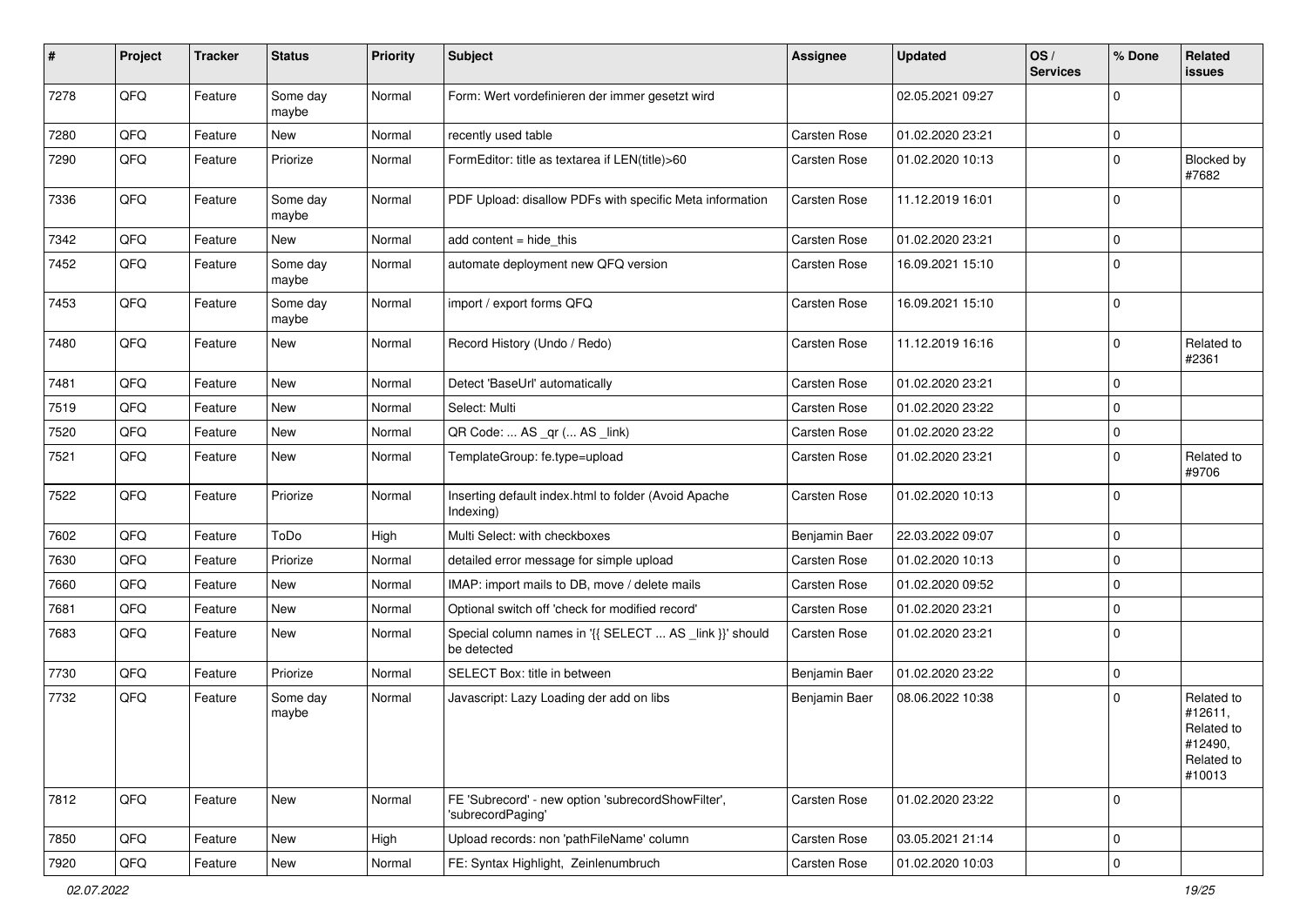| $\sharp$ | Project        | <b>Tracker</b> | <b>Status</b>     | <b>Priority</b> | <b>Subject</b>                                                                                         | <b>Assignee</b> | <b>Updated</b>   | OS/<br><b>Services</b> | % Done      | Related<br><b>issues</b>                        |
|----------|----------------|----------------|-------------------|-----------------|--------------------------------------------------------------------------------------------------------|-----------------|------------------|------------------------|-------------|-------------------------------------------------|
| 7921     | QFQ            | Feature        | Some day<br>maybe | Normal          | Rest API Export: URL kuerzer machen                                                                    |                 | 01.02.2020 23:19 |                        | $\mathbf 0$ |                                                 |
| 7924     | QFQ            | Feature        | New               | Normal          | Radio/Checkbox with Tooltip                                                                            | Carsten Rose    | 01.02.2020 23:22 |                        | $\mathbf 0$ |                                                 |
| 7965     | QFQ            | Feature        | Priorize          | Normal          | Input type 'text' with visual format - currency                                                        | Benjamin Baer   | 03.01.2022 07:45 |                        | $\mathbf 0$ |                                                 |
| 8034     | QFQ            | Feature        | Priorize          | Normal          | FormElement 'data': 22.22.2222 should not be accepted                                                  | Carsten Rose    | 01.02.2020 10:13 |                        | $\mathbf 0$ |                                                 |
| 8044     | QFQ            | Feature        | Priorize          | Normal          | Transaction: a) Form, b) Report                                                                        | Carsten Rose    | 05.05.2021 22:14 |                        | $\mathbf 0$ | Related to<br>#8043                             |
| 8056     | QFQ            | Feature        | Some day<br>maybe | Normal          | Termin Organisation (Reservation)                                                                      |                 | 01.02.2020 23:19 |                        | $\mathbf 0$ | Related to<br>#8658                             |
| 8082     | QFQ            | Feature        | Priorize          | High            | Contact form without saving record                                                                     | Carsten Rose    | 07.12.2021 15:20 |                        | $\mathbf 0$ | Related to<br>#8587,<br><b>Blocks</b><br>#11850 |
| 8089     | QFQ            | Feature        | New               | Normal          | Copy/Paste for FormElements                                                                            | Carsten Rose    | 01.02.2020 23:22 |                        | $\mathbf 0$ |                                                 |
| 8101     | QFQ            | Feature        | Some day<br>maybe | Normal          | Password hash: support further hashing methods                                                         | Carsten Rose    | 16.09.2021 15:10 |                        | $\mathbf 0$ |                                                 |
| 8187     | QFQ            | Feature        | New               | Normal          | Subrecord: enable/hide new button - make new/edit/delete<br>customizeable.                             | Carsten Rose    | 06.03.2021 18:44 |                        | $\mathbf 0$ | Related to<br>#11326                            |
| 8204     | QFQ            | Feature        | Priorize          | High            | Position 'required mark'                                                                               | Carsten Rose    | 16.06.2021 13:44 |                        | $\mathbf 0$ |                                                 |
| 8217     | QFQ            | Feature        | New               | Normal          | if-elseif-else construct                                                                               | Carsten Rose    | 16.03.2021 18:41 |                        | $\mathbf 0$ | Related to<br>#10716                            |
| 8277     | QFQ            | Feature        | Priorize          | Normal          | fe.parameter.default=                                                                                  | Carsten Rose    | 01.02.2020 23:17 |                        | $\mathbf 0$ | Related to<br>#8113                             |
| 8336     | QFQ            | Feature        | New               | Normal          | Form > modified > Close New: a) Optional disable popup, b)<br>custom text, c) mode on save: close stay | Carsten Rose    | 01.02.2020 23:22 |                        | $\mathbf 0$ | Related to<br>#8335                             |
| 8520     | QFQ            | Feature        | Some day<br>maybe | Normal          | Bring QFQ to Composer                                                                                  | Carsten Rose    | 16.09.2021 15:10 |                        | $\mathbf 0$ |                                                 |
| 8522     | QFQ            | Feature        | Some day<br>maybe | Normal          | build QFQ - npm warnings                                                                               | Benjamin Baer   | 01.02.2020 23:19 |                        | 50          |                                                 |
| 8584     | QFQ            | Feature        | Priorize          | Normal          | FE 'Action' - never assign to Container (except Template<br>Group)                                     | Carsten Rose    | 01.02.2020 10:13 |                        | $\mathbf 0$ |                                                 |
| 8585     | QFQ            | Feature        | Priorize          | Normal          | Enhance Error message for 'unknown form'                                                               | Carsten Rose    | 01.02.2020 10:13 |                        | $\mathbf 0$ |                                                 |
| 8586     | QFG            | Feature        | Some day<br>maybe | Normal          | QFQ: Enhance Error message for 'record not found'                                                      | Carsten Rose    | 16.09.2021 15:10 |                        | $\pmb{0}$   |                                                 |
| 8702     | QFG            | Feature        | New               | Normal          | Load Record which is locked: missing user info                                                         | Carsten Rose    | 11.12.2019 16:16 |                        | $\mathbf 0$ | Related to<br>#9789                             |
| 8719     | QFO            | Feature        | New               | Normal          | extraButtonLock: add support for 0/1                                                                   | Carsten Rose    | 01.02.2020 23:22 |                        | 0           |                                                 |
| 8806     | $\mathsf{QFQ}$ | Feature        | New               | Normal          | SQL Function nl2br                                                                                     | Carsten Rose    | 01.02.2020 23:22 |                        | $\mathbf 0$ |                                                 |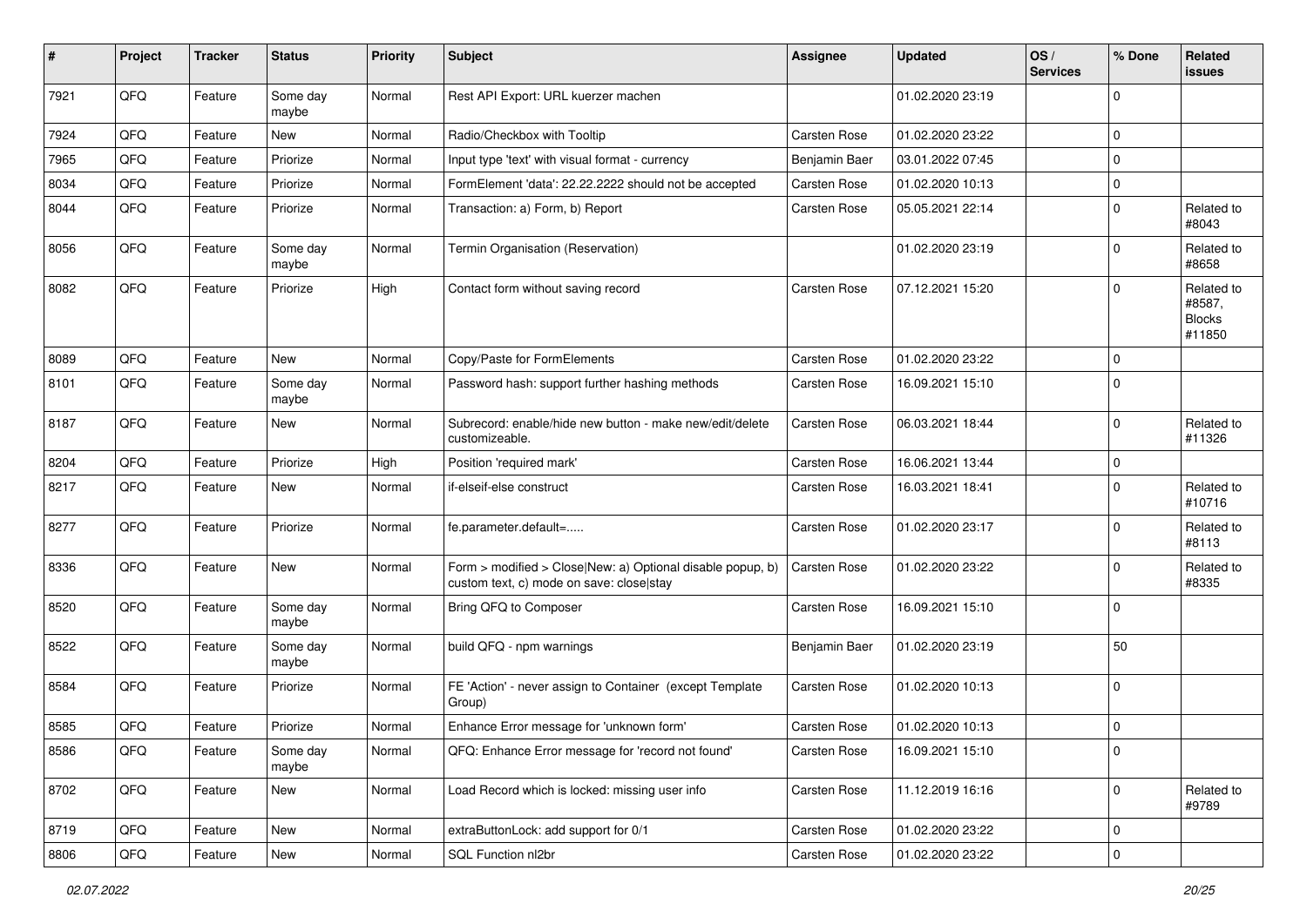| #    | Project | <b>Tracker</b> | <b>Status</b>     | <b>Priority</b> | <b>Subject</b>                                                                  | Assignee      | <b>Updated</b>   | OS/<br><b>Services</b> | % Done      | Related<br><b>issues</b> |
|------|---------|----------------|-------------------|-----------------|---------------------------------------------------------------------------------|---------------|------------------|------------------------|-------------|--------------------------|
| 8892 | QFQ     | Feature        | Some day<br>maybe | Normal          | Display and Edit SQL Comments in Form Editor                                    | Carsten Rose  | 11.12.2019 16:01 |                        | $\mathbf 0$ |                          |
| 8894 | QFQ     | Feature        | Some day<br>maybe | Normal          | Documentation Tags Usable in QFQ Application                                    | Carsten Rose  | 11.12.2019 16:01 |                        | $\mathbf 0$ |                          |
| 8962 | QFQ     | Feature        | New               | High            | allow for form fields with identical names                                      | Carsten Rose  | 03.05.2021 21:14 |                        | $\mathsf 0$ |                          |
| 8963 | QFQ     | Feature        | Priorize          | Normal          | Setting values in a store: flexible way                                         | Carsten Rose  | 05.05.2021 22:10 |                        | $\mathbf 0$ | Related to<br>#8975      |
| 8975 | QFQ     | Feature        | <b>New</b>        | Normal          | Report Notation: 2.0                                                            | Carsten Rose  | 01.02.2020 23:22 |                        | $\mathbf 0$ | Related to<br>#8963      |
| 9052 | QFQ     | Feature        | Feedback          | High            | Report: CodeMirror with SQL Syntax Highlight in FE                              | Enis Nuredini | 08.06.2022 10:25 |                        | $\mathsf 0$ |                          |
| 9128 | QFQ     | Feature        | <b>New</b>        | Normal          | Error Message: not replaced variables- a) replace back to<br>'{{', b) underline | Carsten Rose  | 01.02.2020 23:22 |                        | $\mathbf 0$ | Related to<br>#9129      |
| 9129 | QFQ     | Feature        | <b>New</b>        | Normal          | sqlValidate: Message as notification, not as error                              | Carsten Rose  | 01.02.2020 23:22 |                        | $\mathbf 0$ | Related to<br>#9128      |
| 9130 | QFQ     | Feature        | Some day<br>maybe | Normal          | tablesorter: Automatic Row numbering / Zeilenummer                              | Benjamin Baer | 01.02.2020 23:22 |                        | $\mathbf 0$ |                          |
| 9135 | QFQ     | Feature        | Priorize          | Normal          | Progress Bar generic / replace old hourglass download<br>popup                  | Benjamin Baer | 03.01.2022 07:43 |                        | $\mathbf 0$ |                          |
| 9136 | QFQ     | Feature        | New               | Normal          | Create ZIP files with dynamic PDFs                                              | Carsten Rose  | 01.02.2020 23:22 |                        | $\mathbf 0$ |                          |
| 9208 | QFQ     | Feature        | New               | Normal          | Manage 'recent' records                                                         | Carsten Rose  | 01.02.2020 23:22 |                        | $\mathsf 0$ |                          |
| 9221 | QFQ     | Feature        | New               | Normal          | typeAhead: Zeichenlimite ausschalten                                            | Carsten Rose  | 29.06.2022 22:36 |                        | $\mathbf 0$ |                          |
| 9346 | QFQ     | Feature        | Priorize          | Normal          | beforeSave: check if an upload is given                                         | Carsten Rose  | 11.06.2021 21:18 |                        | $\mathbf 0$ |                          |
| 9348 | QFQ     | Feature        | New               | Normal          | defaultThumbnailSize: pre render thumbnails                                     | Carsten Rose  | 12.06.2021 09:05 |                        | $\mathbf 0$ |                          |
| 9352 | QFQ     | Feature        | <b>New</b>        | Normal          | FE 'Native' fire slaveld, sqlAfter, sqlIns                                      | Carsten Rose  | 01.02.2020 23:22 |                        | $\mathbf 0$ |                          |
| 9394 | QFQ     | Feature        | Priorize          | Normal          | REST: allow for non numerical ids in get requests                               | Carsten Rose  | 05.05.2021 22:10 |                        | $\mathbf 0$ |                          |
| 9517 | QFQ     | Feature        | In Progress       | High            | Input multiple tags with typeahead                                              | Carsten Rose  | 03.05.2021 21:14 |                        | 40          | Related to<br>#10150     |
| 9537 | QFQ     | Feature        | <b>New</b>        | Normal          | FormEditor: Edit fieldset in FrontEnd                                           | Carsten Rose  | 01.02.2020 23:22 |                        | $\mathbf 0$ |                          |
| 9548 | QFQ     | Feature        | Feedback          | High            | FormElement: Pattern mismatch - optional report only on<br>focus lost           | Benjamin Baer | 03.05.2021 21:14 |                        | $\mathbf 0$ |                          |
| 9579 | QFQ     | Feature        | Some day<br>maybe | Normal          | Multiform with Process Row                                                      | Carsten Rose  | 11.12.2019 16:01 |                        | $\Omega$    |                          |
| 9602 | QFQ     | Feature        | <b>New</b>        | Normal          | Form definition as JSON                                                         | Carsten Rose  | 01.02.2020 23:21 |                        | $\mathbf 0$ | Related to<br>#9600      |
| 9668 | QFQ     | Feature        | Priorize          | Normal          | Form.mode: rename 'hidden' to 'hide'                                            | Carsten Rose  | 05.05.2021 22:14 |                        | $\mathbf 0$ | Related to<br>#6437      |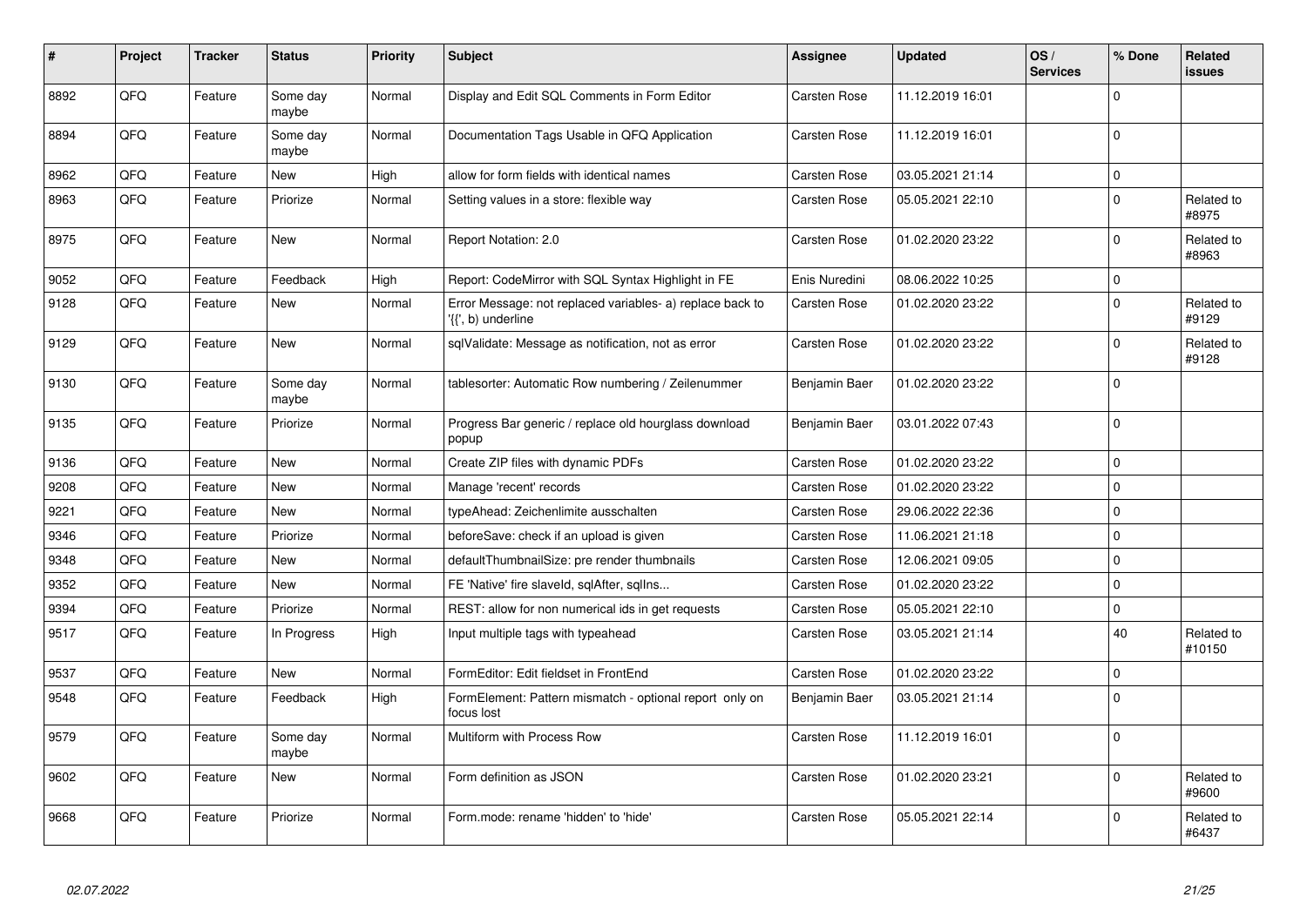| #     | Project | <b>Tracker</b> | <b>Status</b>     | <b>Priority</b> | <b>Subject</b>                                                                                                                        | Assignee      | <b>Updated</b>   | OS/<br><b>Services</b> | % Done      | Related<br><b>issues</b>                                               |
|-------|---------|----------------|-------------------|-----------------|---------------------------------------------------------------------------------------------------------------------------------------|---------------|------------------|------------------------|-------------|------------------------------------------------------------------------|
| 9704  | QFQ     | Feature        | Some day<br>maybe | Normal          | Thumbnails Generieren beim Splitten von PDF Files                                                                                     | Carsten Rose  | 11.12.2019 16:01 |                        | $\Omega$    |                                                                        |
| 9706  | QFQ     | Feature        | New               | Normal          | Multi File Upload (hidden template group)                                                                                             | Carsten Rose  | 01.02.2020 23:22 |                        | $\Omega$    | Related to<br>#7521,<br>Related to<br>#5562,<br>Related to<br>#13330   |
| 9707  | QFQ     | Feature        | New               | Normal          | SIP security: encode pageld and check pageld on decode                                                                                | Carsten Rose  | 01.02.2020 23:22 |                        | $\Omega$    |                                                                        |
| 9777  | QFQ     | Feature        | New               | Normal          | Logging QFQ Variables                                                                                                                 | Carsten Rose  | 16.12.2019 17:17 |                        | $\mathbf 0$ |                                                                        |
| 9781  | QFQ     | Feature        | New               | Normal          | Button: CSS class to make buttons smaller                                                                                             | Carsten Rose  | 01.02.2020 23:22 |                        | $\mathbf 0$ |                                                                        |
| 9811  | QFQ     | Feature        | New               | Normal          | Report: tag every n'th row                                                                                                            | Carsten Rose  | 01.02.2020 23:22 |                        | $\mathbf 0$ |                                                                        |
| 9853  | QFQ     | Feature        | New               | Normal          | Check das SQL / QFQ / Mail Logfile geschrieben wird                                                                                   |               | 09.01.2020 11:15 |                        | $\mathbf 0$ |                                                                        |
| 9900  | QFQ     | Feature        | Priorize          | Normal          | Generic API Call: tt-content record >> JSON                                                                                           | Carsten Rose  | 01.02.2020 10:13 |                        | $\mathbf 0$ |                                                                        |
| 9927  | QFQ     | Feature        | New               | Normal          | QFQ Update: a) Update nur machen wenn BE User<br>eingeloggt ist., b) Bei Fehler genaue Meldung welcher<br>Updateschritt Probleme hat. | Carsten Rose  | 22.01.2020 12:59 |                        | $\Omega$    |                                                                        |
| 9928  | QFQ     | Feature        | Priorize          | Normal          | SpecialColumnName: a) Deprecated: ' AS "_+tag " ', b)<br>New: ' AS "_ <tag1><tag2>"'</tag2></tag1>                                    | Carsten Rose  | 01.02.2020 23:17 |                        | $\Omega$    | Related to<br>#9929                                                    |
| 9968  | QFQ     | Feature        | Priorize          | Normal          | Tooltip in Links for Developer                                                                                                        | Carsten Rose  | 01.02.2020 23:17 |                        | $\mathbf 0$ |                                                                        |
| 9983  | QFQ     | Feature        | New               | Normal          | Report Notation: new keyword 'range'                                                                                                  | Carsten Rose  | 01.02.2020 15:55 |                        | $\mathbf 0$ |                                                                        |
| 10003 | QFQ     | Feature        | Priorize          | Normal          | fieldset: stronger visualize group                                                                                                    | Benjamin Baer | 12.02.2020 08:13 |                        | $\mathbf 0$ |                                                                        |
| 10005 | QFQ     | Feature        | Priorize          | Normal          | Report / special column name:  AS _calendar                                                                                           | Carsten Rose  | 03.06.2020 17:28 |                        | $\mathbf 0$ |                                                                        |
| 10011 | QFQ     | Feature        | Priorize          | Normal          | Offer new STORE_TYPO3 Variable 'beUser', 'beEmail'                                                                                    | Carsten Rose  | 08.05.2021 09:51 |                        | $\Omega$    | Related to<br>#10012,<br>Related to<br>#12511                          |
| 10012 | QFQ     | Feature        | Priorize          | Normal          | redirectAllMailTo: {{beEmail:T}}                                                                                                      | Carsten Rose  | 08.05.2021 09:54 |                        | $\Omega$    | Related to<br>#12412,<br>Related to<br>#12413,<br>Related to<br>#10011 |
| 10013 | QFQ     | Feature        | Some day<br>maybe | Normal          | FE.typ=editor: CodeMirror                                                                                                             | Carsten Rose  | 08.06.2022 10:37 |                        | 0           | Related to<br>#12611,<br>Related to<br>#12490,<br>Related to<br>#7732  |
| 10014 | QFQ     | Feature        | New               | Normal          | Manual.rst: describe behaviour and process order of<br>fillStoreVar, slaveId, sqlBefore,                                              | Carsten Rose  | 01.02.2020 22:31 |                        | 0           |                                                                        |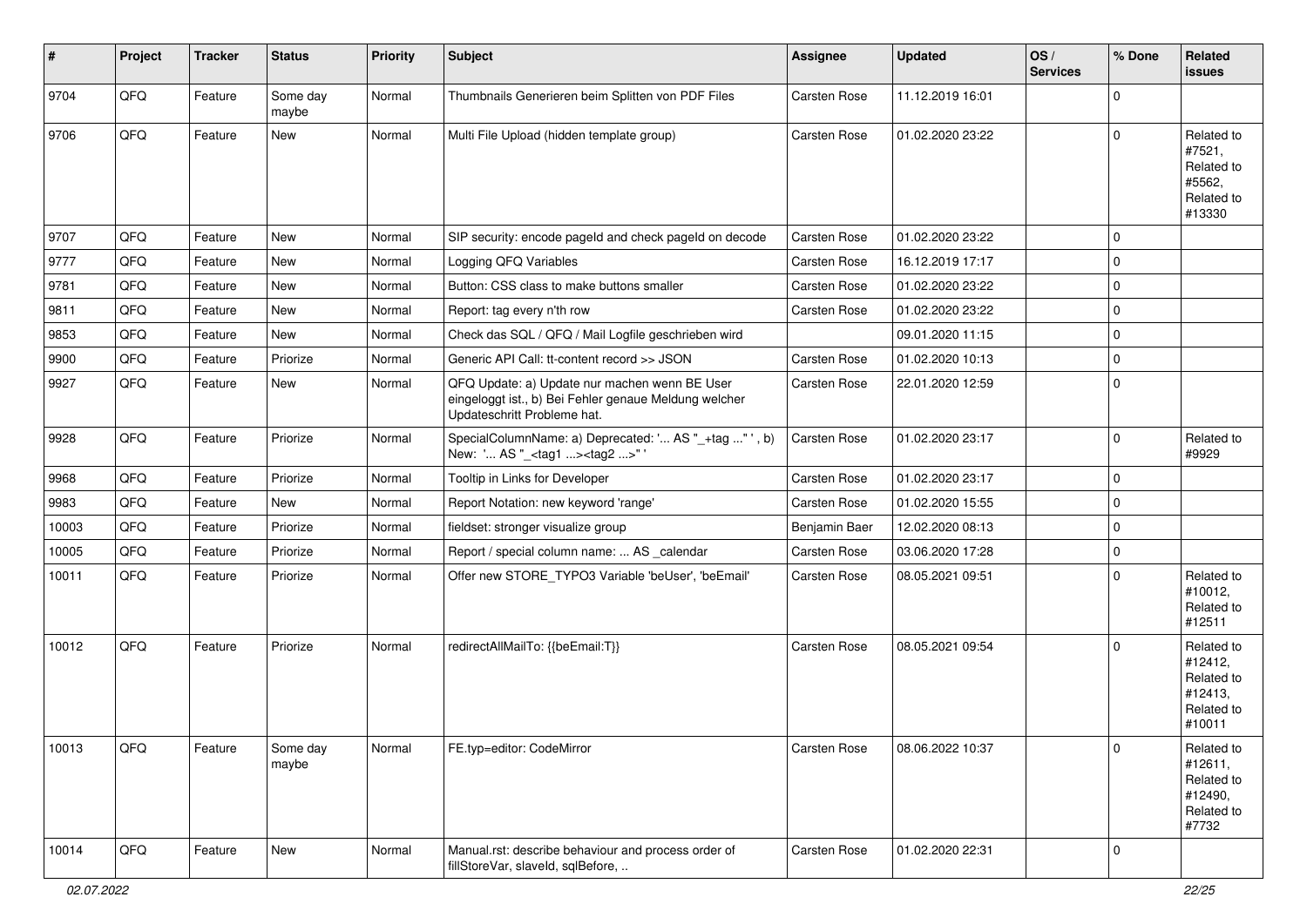| #     | Project | <b>Tracker</b> | <b>Status</b>     | <b>Priority</b> | <b>Subject</b>                                                                      | <b>Assignee</b>     | <b>Updated</b>   | OS/<br><b>Services</b> | % Done              | Related<br><b>issues</b>                     |
|-------|---------|----------------|-------------------|-----------------|-------------------------------------------------------------------------------------|---------------------|------------------|------------------------|---------------------|----------------------------------------------|
| 10015 | QFQ     | Feature        | Priorize          | Normal          | Monospace in Textarea                                                               | Carsten Rose        | 03.02.2020 13:40 |                        | $\mathbf 0$         |                                              |
| 10080 | QFQ     | Feature        | New               | Normal          | Popup on 'save' / 'close': configure dialog (answer<br>yes/no/cancle/)              | Carsten Rose        | 28.03.2021 20:52 |                        | $\mathbf 0$         | Is duplicate<br>of #12262                    |
| 10095 | QFQ     | Feature        | Some day<br>maybe | Normal          | Generic Gitlab Integration into QFQ                                                 | Carsten Rose        | 16.09.2021 15:10 |                        | $\mathbf 0$         |                                              |
| 10114 | QFQ     | Feature        | New               | High            | Symbol (Link): 'G:' (Glyphicon) replaced by 'i:' (icon)                             |                     | 07.12.2021 17:19 |                        | $\mathbf 0$         | Related to<br>#3797,<br>Related to<br>#4194  |
| 10115 | QFQ     | Feature        | New               | Normal          | TypeAhead: static list                                                              | Carsten Rose        | 26.02.2020 16:42 |                        | 100                 |                                              |
| 10116 | QFQ     | Feature        | Some day<br>maybe | Normal          | TypeAhead: Tag - show inside 'input' element                                        | Carsten Rose        | 16.09.2021 15:09 |                        | $\mathbf 0$         |                                              |
| 10119 | QFQ     | Feature        | New               | Normal          | Dropdown (selectlist) & TypeAhead: format and catagorize<br>list                    | Carsten Rose        | 07.05.2020 09:36 |                        | $\mathbf 0$         |                                              |
| 10124 | QFQ     | Feature        | Feedback          | Normal          | qfq AAI-Login                                                                       | Karin Niffeler      | 07.05.2020 09:36 |                        | $\mathbf 0$         |                                              |
| 10345 | QFQ     | Feature        | New               | Normal          | Templates - Patterns QFQ Style                                                      |                     | 03.05.2021 21:01 |                        | $\mathbf 0$         | Related to<br>#10713                         |
| 10384 | QFQ     | Feature        | <b>New</b>        | Normal          | Parameter Exchange QFQ Instances                                                    |                     | 07.05.2020 09:38 |                        | $\mathbf 0$         |                                              |
| 10443 | QFQ     | Feature        | In Progress       | Normal          | Konzept api / live                                                                  | Carsten Rose        | 07.05.2020 09:39 |                        | $\mathbf 0$         |                                              |
| 10463 | QFQ     | Feature        | New               | Normal          | Report link: expliztes setzen von HTML Tags (Bedarf fuer<br>'data-selenium' & 'id') | Enis Nuredini       | 23.03.2022 09:23 |                        | $\mathbf 0$         | Related to<br>#7648                          |
| 10569 | QFQ     | Feature        | Priorize          | Normal          | link _blank more safe                                                               | Enis Nuredini       | 25.03.2022 12:44 |                        | $\mathbf 0$         |                                              |
| 10593 | QFQ     | Feature        | New               | Normal          | label2: text behind input element                                                   | Carsten Rose        | 16.05.2020 10:57 |                        | $\mathbf 0$         |                                              |
| 10714 | QFQ     | Feature        | <b>New</b>        | Normal          | multi Table Form                                                                    | Carsten Rose        | 16.03.2021 18:44 |                        | $\mathbf 0$         |                                              |
| 10716 | QFQ     | Feature        | Some day<br>maybe | Normal          | Business Logic mit Externen Skripten                                                | Carsten Rose        | 16.09.2021 15:10 |                        | $\mathbf 0$         | Related to<br>#10713,<br>Related to<br>#8217 |
| 10738 | QFQ     | Feature        | Some day<br>maybe | Normal          | CORS headers for external API requests                                              |                     | 10.06.2020 14:00 |                        | $\mathbf 0$         |                                              |
| 10745 | QFQ     | Feature        | Some day<br>maybe | Normal          | <b>Tablesorter Excel Export</b>                                                     | <b>Carsten Rose</b> | 16.09.2021 15:09 |                        | $\pmb{0}$           |                                              |
| 10763 | QFG     | Feature        | New               | Normal          | form accessed and submitted despite logout?                                         |                     | 16.06.2020 11:43 |                        | $\mathsf{O}\xspace$ |                                              |
| 10782 | QFO     | Feature        | Feedback          | Normal          | Tiny MCE: Image Upload                                                              | Enis Nuredini       | 16.05.2022 23:16 |                        | $\mathbf 0$         | Related to<br>#12452                         |
| 10793 | QFQ     | Feature        | In Progress       | Normal          | <b>Update NPM Packages</b>                                                          | Carsten Rose        | 07.09.2021 13:25 |                        | 30                  |                                              |
| 10819 | QFQ     | Feature        | New               | Normal          | Persistent SIP - second try                                                         | Carsten Rose        | 29.06.2020 23:02 |                        | 0                   | Related to<br>#6261                          |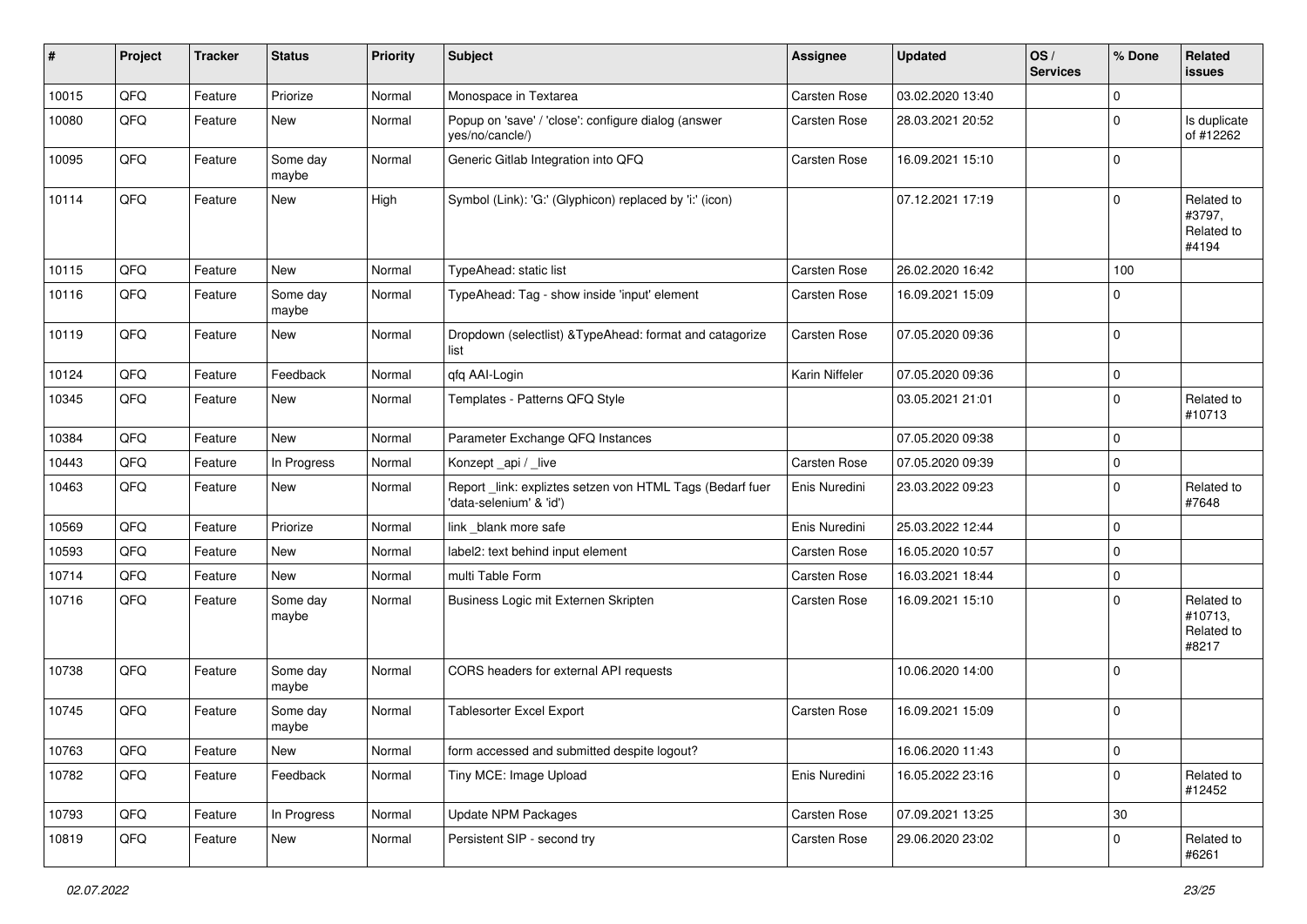| #     | Project | <b>Tracker</b> | <b>Status</b>     | <b>Priority</b> | <b>Subject</b>                                                                        | <b>Assignee</b> | <b>Updated</b>   | OS/<br><b>Services</b> | % Done      | Related<br>issues                            |
|-------|---------|----------------|-------------------|-----------------|---------------------------------------------------------------------------------------|-----------------|------------------|------------------------|-------------|----------------------------------------------|
| 10874 | QFQ     | Feature        | New               | Normal          | Erstellen eines Foreign Keys in der Tabelle "FormElement"                             |                 | 13.07.2020 10:11 |                        | $\Omega$    |                                              |
| 10976 | QFQ     | Feature        | New               | Normal          | Excel Export Verbesserungen                                                           | Carsten Rose    | 06.08.2020 10:56 |                        | $\mathbf 0$ |                                              |
| 10979 | QFQ     | Feature        | New               | Normal          | Ajax Calls an API - dataReport                                                        | Carsten Rose    | 11.05.2022 12:15 |                        | $\Omega$    |                                              |
| 10996 | QFQ     | Feature        | New               | Normal          | Download video via sip: no seek                                                       | Carsten Rose    | 12.08.2020 14:18 |                        | $\Omega$    |                                              |
| 11036 | QFQ     | Feature        | Some day<br>maybe | Normal          | inline report editor permissions                                                      | Carsten Rose    | 16.09.2021 15:09 |                        | $\Omega$    | Related to<br>#11323                         |
| 11076 | QFQ     | Feature        | In Progress       | Normal          | SELECT  AS _websocket                                                                 | Carsten Rose    | 30.08.2020 17:49 |                        | $\Omega$    |                                              |
| 11080 | QFQ     | Feature        | <b>New</b>        | Normal          | Send MQTT messages                                                                    | Carsten Rose    | 29.08.2020 19:49 |                        | $\Omega$    |                                              |
| 11217 | QFQ     | Feature        | Some day<br>maybe | Normal          | <b>Extend Script Functionality</b>                                                    | Carsten Rose    | 16.09.2021 15:10 |                        | $\mathbf 0$ |                                              |
| 11320 | QFQ     | Feature        | Priorize          | Normal          | Typo3 Version 10 support                                                              | Carsten Rose    | 05.05.2021 22:09 |                        | $\Omega$    |                                              |
| 11322 | QFQ     | Feature        | Some day<br>maybe | Normal          | Form Element JSON - (multiline parameter field)                                       | Carsten Rose    | 16.09.2021 15:10 |                        | $\Omega$    |                                              |
| 11323 | QFQ     | Feature        | Some day<br>maybe | Normal          | Report Frontend Editor Modal + Codemirror                                             | Carsten Rose    | 16.09.2021 15:10 |                        | $\Omega$    | Related to<br>#11036                         |
| 11460 | QFQ     | Feature        | New               | Normal          | Easier creation of changelog: gitchangelog                                            | Carsten Rose    | 12.06.2021 10:20 |                        | $\Omega$    | Related to<br>#13467                         |
| 11504 | QFQ     | Feature        | New               | Normal          | Dynamic Update: Button text update for 'Save',' Close' &<br>'Delete'                  | Carsten Rose    | 12.11.2020 23:44 |                        | $\mathbf 0$ |                                              |
| 11516 | QFQ     | Feature        | New               | Normal          | Multi Page Form (Previous/Next Buttons)                                               | Carsten Rose    | 16.03.2021 17:52 |                        | $\mathbf 0$ |                                              |
| 11523 | QFQ     | Feature        | New               | Normal          | Mit dynamic Update erkennen, ob Upload gemacht wurde                                  | Carsten Rose    | 13.11.2020 15:07 |                        | $\Omega$    | Related to<br>#9533                          |
| 11534 | QFQ     | Feature        | New               | Normal          | Report: Action on selected rows - Table batchprocessing<br>feature                    |                 | 18.11.2020 08:15 |                        | $\Omega$    |                                              |
| 11535 | QFQ     | Feature        | New               | Normal          | Ability to create SQL columns in frontend QFQ forms                                   |                 | 17.11.2020 12:11 |                        | $\mathbf 0$ |                                              |
| 11702 | QFQ     | Feature        | New               | Normal          | HTML Special Char makes no sense for 'allbut' if '&' is<br>forbidden                  | Carsten Rose    | 07.12.2021 16:35 |                        | $\Omega$    | Related to<br>#5112,<br>Related to<br>#14320 |
| 11716 | QFQ     | Feature        | New               | Normal          | Form an beliebiger Stelle im Report anzeigen                                          |                 | 09.12.2020 09:47 |                        | $\Omega$    |                                              |
| 11747 | QFQ     | Feature        | New               | Normal          | Maintenance Page with Redirect                                                        | Carsten Rose    | 03.05.2021 20:47 |                        | $\Omega$    | Related to<br>#11741                         |
| 11775 | QFQ     | Feature        | New               | Normal          | Subrecord Tooltip pro Feld                                                            | Carsten Rose    | 18.12.2020 15:22 |                        | $\Omega$    | Related to<br>#11955                         |
| 11850 | QFQ     | Feature        | New               | Urgent          | Wizard Form: basierend auf einer Tabelle eine Form<br>anlegen.                        |                 | 03.05.2021 21:12 |                        | $\Omega$    | Blocked by<br>#8082                          |
| 11892 | QFQ     | Feature        | New               | Normal          | tablesorter: columns with links are hard to order - new<br>qualifier 'Y: <ord>'</ord> | Enis Nuredini   | 23.03.2022 09:22 |                        | $\mathbf 0$ |                                              |